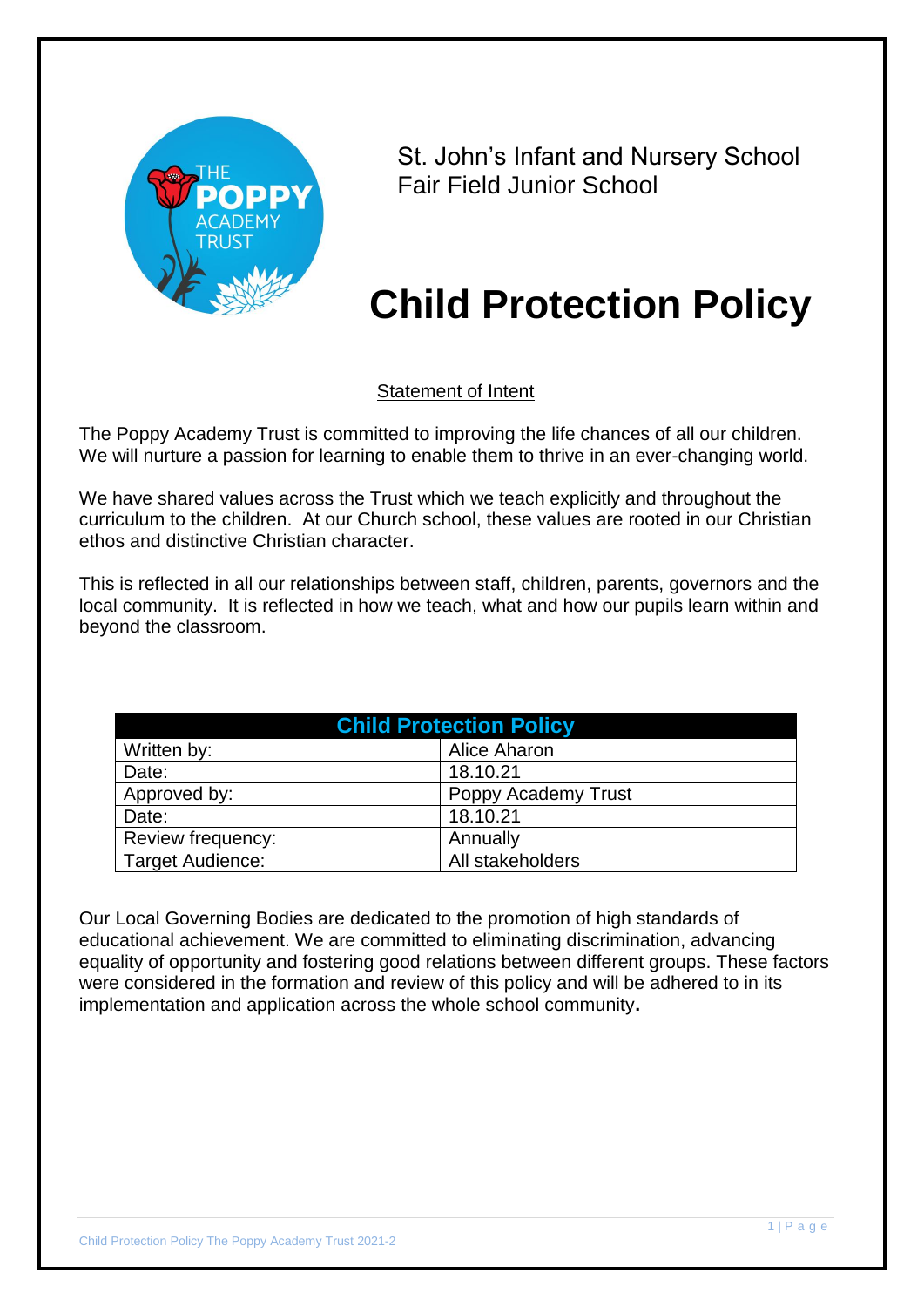# **C O N T E N T S**

| 1                 | <b>Introduction</b>                                                                                                                                                                                                                     |
|-------------------|-----------------------------------------------------------------------------------------------------------------------------------------------------------------------------------------------------------------------------------------|
| $\mathbf{2}$      | <b>Statutory Framework</b>                                                                                                                                                                                                              |
| 3                 | The Designatd Senior Leader (DSL) and Deputy DSL (DDSL)                                                                                                                                                                                 |
| 4                 | The management of safeguarding (Governing Body, proprietors and<br>management committees)                                                                                                                                               |
| 5                 | When to be concerned                                                                                                                                                                                                                    |
| 6                 | <b>Dealing with a Disclosure</b>                                                                                                                                                                                                        |
| $\overline{7}$    | <b>Record Keeping</b>                                                                                                                                                                                                                   |
| 8                 | <b>Confidentiality</b>                                                                                                                                                                                                                  |
| 9                 | <b>School Procedures</b>                                                                                                                                                                                                                |
| 10                | <b>Communication with parents</b>                                                                                                                                                                                                       |
| 11                | Allegations of abuse made against adults who work with children<br>and young people.                                                                                                                                                    |
| <b>Appendix 1</b> | Link to Keeping Children Safe in Education (KCSIE) DfE, 2021<br>Part One or Annex A: Information for all school and college<br>$\bullet$<br>staff<br><b>Annex B: Further information</b><br>Updates from KCSiE (DfE, 2021)<br>$\bullet$ |
| <b>Appendix 2</b> | <b>Declaration for staff:</b><br><b>Child Protection Policy and KCSIE (DfE 2021)</b>                                                                                                                                                    |
| <b>Appendix 3</b> | Actions where there are concerns about a child                                                                                                                                                                                          |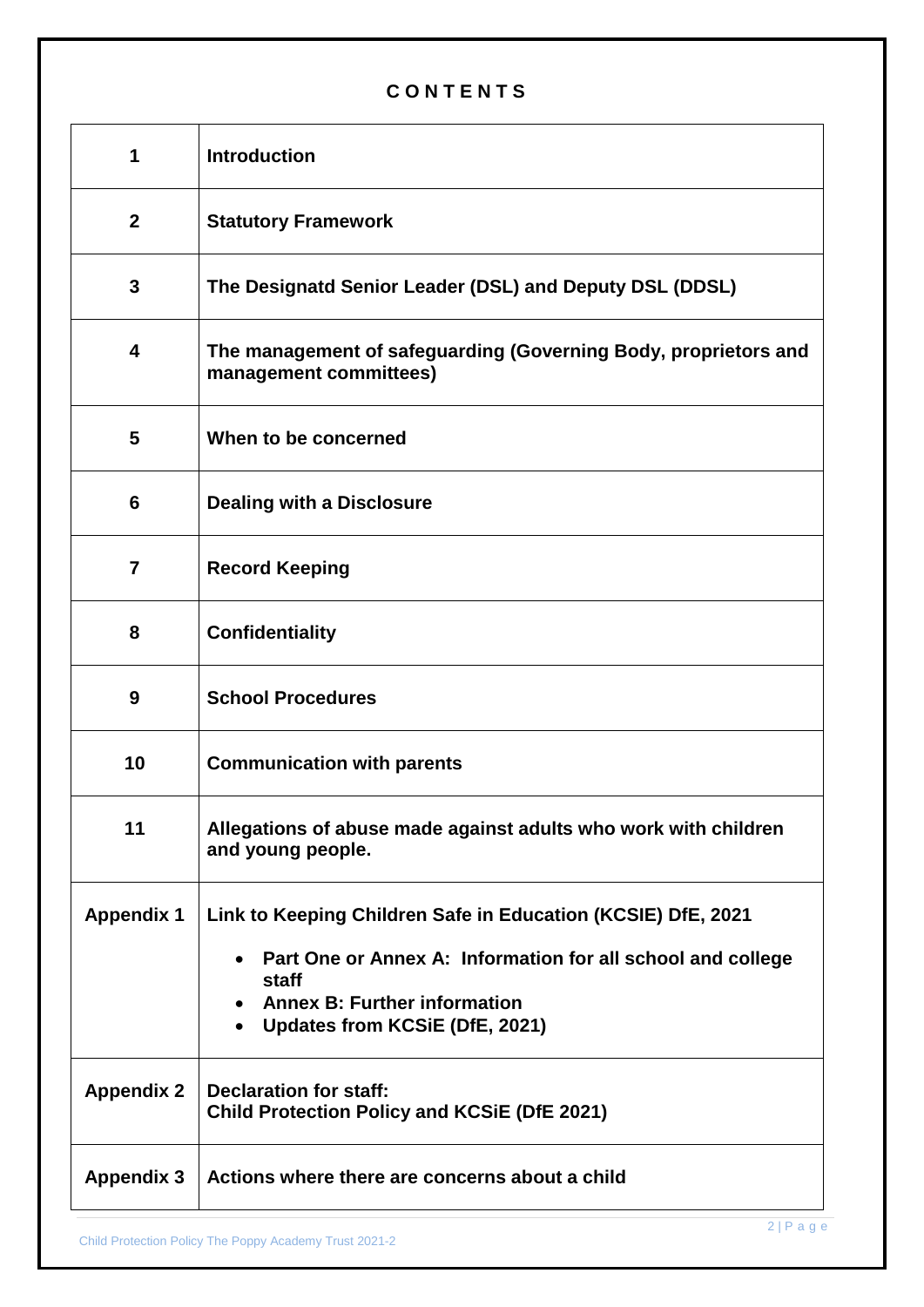| <b>Appendix 4</b> | <b>Operation Encompass – Information sharing from Police regarding</b><br>Domestic Abuse notifications and Children Missing from Education |
|-------------------|--------------------------------------------------------------------------------------------------------------------------------------------|
| <b>Appendix 5</b> | <b>Ofsted school Inspection Handbook for September 2021</b>                                                                                |
| <b>Appendix 6</b> | Sexual violence and sexual harassment between children in schools<br>and colleges guidance (DfE 2021)                                      |
| <b>Appendix 7</b> | <b>Online Safety guidance</b>                                                                                                              |
| <b>Appendix 8</b> | Covid guidance into new academic year 2021-2022                                                                                            |
| <b>Appendix 9</b> | GDPR, data protection and Freedom of Information                                                                                           |
| Appendix 10       | List of substantive changes made from previous CP policy                                                                                   |

# **1. INTRODUCTION**

Safeguarding is defined as: *protecting children from maltreatment, preventing impairment of children's health or development, ensuring that children are growing up in circumstances consistent with the provision of safe and effective care and taking action to enable all children to have the best outcomes.* (**Working Together to Safeguard Children**, (DfE, 2018), p6)

This Child Protection Policy forms part of a suite of documents and policies which relate to the safeguarding responsibilities of the whole school staff and volunteers. All staff should be aware of systems within their school or college which support safeguarding, and these should be explained to them as part of staff induction. This should include the:

- child protection policy, which should amongst other things also include the policy and procedures to deal with peer on peer abuse;
- behaviour policy (which should include measures to prevent bullying, including cyberbullying, prejudice-based and discriminatory bullying);
- staff code of conduct;
- safeguarding response to children who go missing from education; and
- role of the designated safeguarding lead (including the identity of the designated safeguarding lead and any deputies).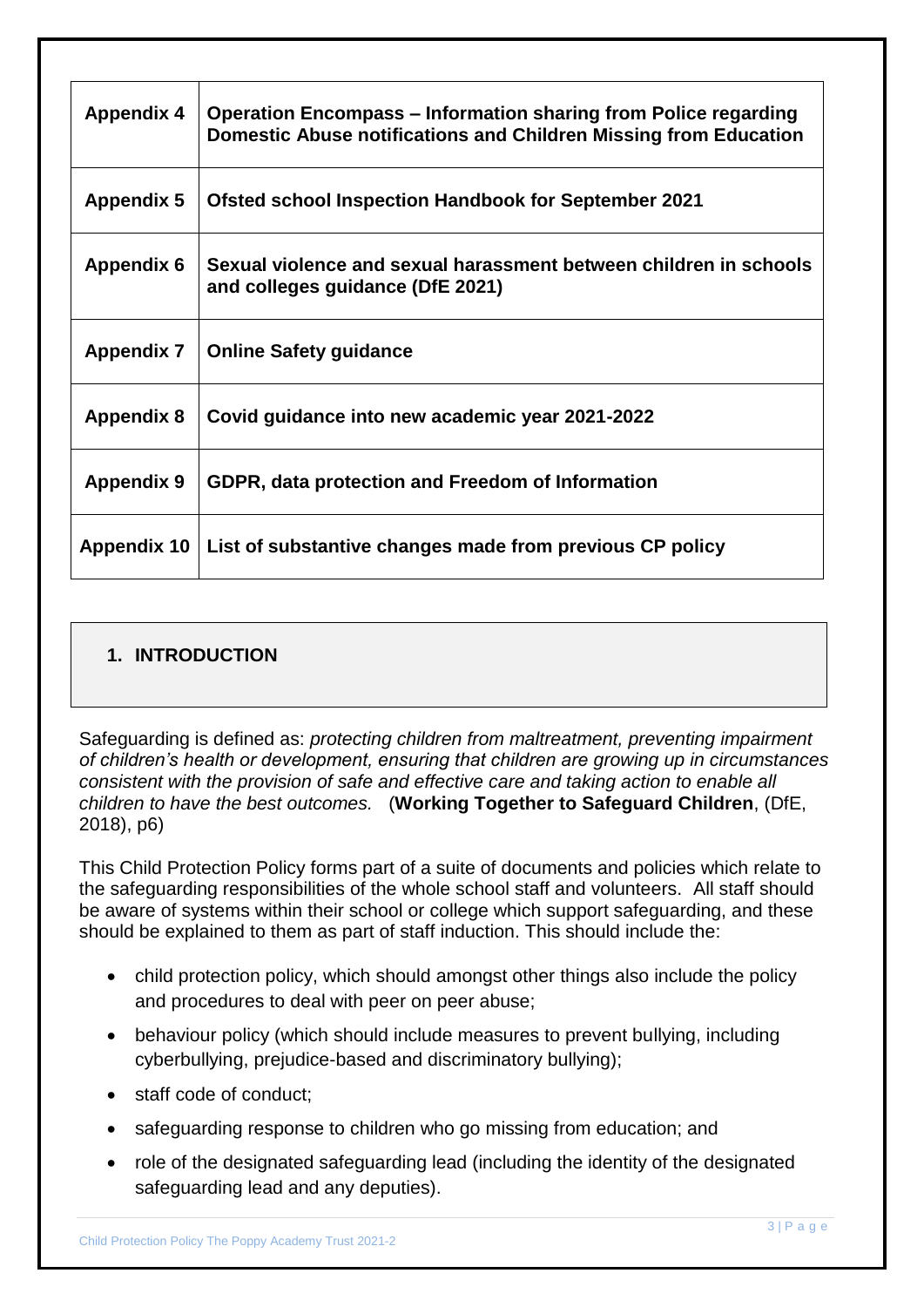- copy of Part One Keeping children safe in education (2021) and should be signed to say it has been read and understood.
- Annex A, condensed version of Part one of KCSiE (DfE 2021). It can be provided (instead of Part one) to those staff who do not directly work with children.

| <b>Purpose of a Child</b><br><b>Protection Policy</b>                                 | To inform staff, parents, volunteers and governors about<br>the school's responsibilities for safeguarding children.<br>To enable everyone to have a clear understanding of how<br>these responsibilities should be carried out.                                                                                                                                                                                                                                                                                                                                                                                                                                                            |
|---------------------------------------------------------------------------------------|---------------------------------------------------------------------------------------------------------------------------------------------------------------------------------------------------------------------------------------------------------------------------------------------------------------------------------------------------------------------------------------------------------------------------------------------------------------------------------------------------------------------------------------------------------------------------------------------------------------------------------------------------------------------------------------------|
| <b>Hertfordshire Safeguarding</b><br><b>Children Partnership</b><br><b>Procedures</b> | The school follows the procedures established by the<br>Hertfordshire Safeguarding Children Partnership (HSCP);<br>a guide to procedures and practice for all agencies in<br>Hertfordshire working with children and their families.<br>https://hertsscb.proceduresonline.com/index.htm                                                                                                                                                                                                                                                                                                                                                                                                     |
| <b>School Staff &amp; Volunteers</b>                                                  | All school and college staff, including supply staff,<br>volunteers and contract workers have a responsibility to<br>provide a safe environment in which children can learn.                                                                                                                                                                                                                                                                                                                                                                                                                                                                                                                |
|                                                                                       | School staff and volunteers are particularly well placed to<br>observe outward signs of abuse, changes in behaviour<br>and failure to develop because they have daily contact<br>with children.                                                                                                                                                                                                                                                                                                                                                                                                                                                                                             |
|                                                                                       | All school staff will receive appropriate safeguarding<br>children training, including online safety (which is updated<br>regularly - Hertfordshire Safeguarding Children<br>Partnership advises every three years), so that they are<br>knowledgeable and aware of their role in the early<br>recognition of the indicators of abuse or neglect and of<br>the appropriate procedures to follow. In addition, all staff<br>members should receive safeguarding and child<br>protection updates (for example, via email, e-bulletins and<br>staff meetings), as required, but at least annually, to<br>provide them with relevant skills and knowledge to<br>safeguard children effectively. |
|                                                                                       | Supply staff, contractors and volunteers will be made<br>aware of the safeguarding policies and procedures by the<br>DSL, including The Child Protection Policy and Staff<br>Behaviour Policy (code of conduct)                                                                                                                                                                                                                                                                                                                                                                                                                                                                             |
| <b>Mission Statement</b><br>(This should be<br>personalised to your setting)          | Establish and maintain an ethos and culture where<br>children feel secure, are encouraged to talk, and are<br>listened and responded to when they have a worry or<br>concern.                                                                                                                                                                                                                                                                                                                                                                                                                                                                                                               |
|                                                                                       | Establish and maintain an ethos and culture where school<br>staff and volunteers feel safe, are encouraged to talk and                                                                                                                                                                                                                                                                                                                                                                                                                                                                                                                                                                      |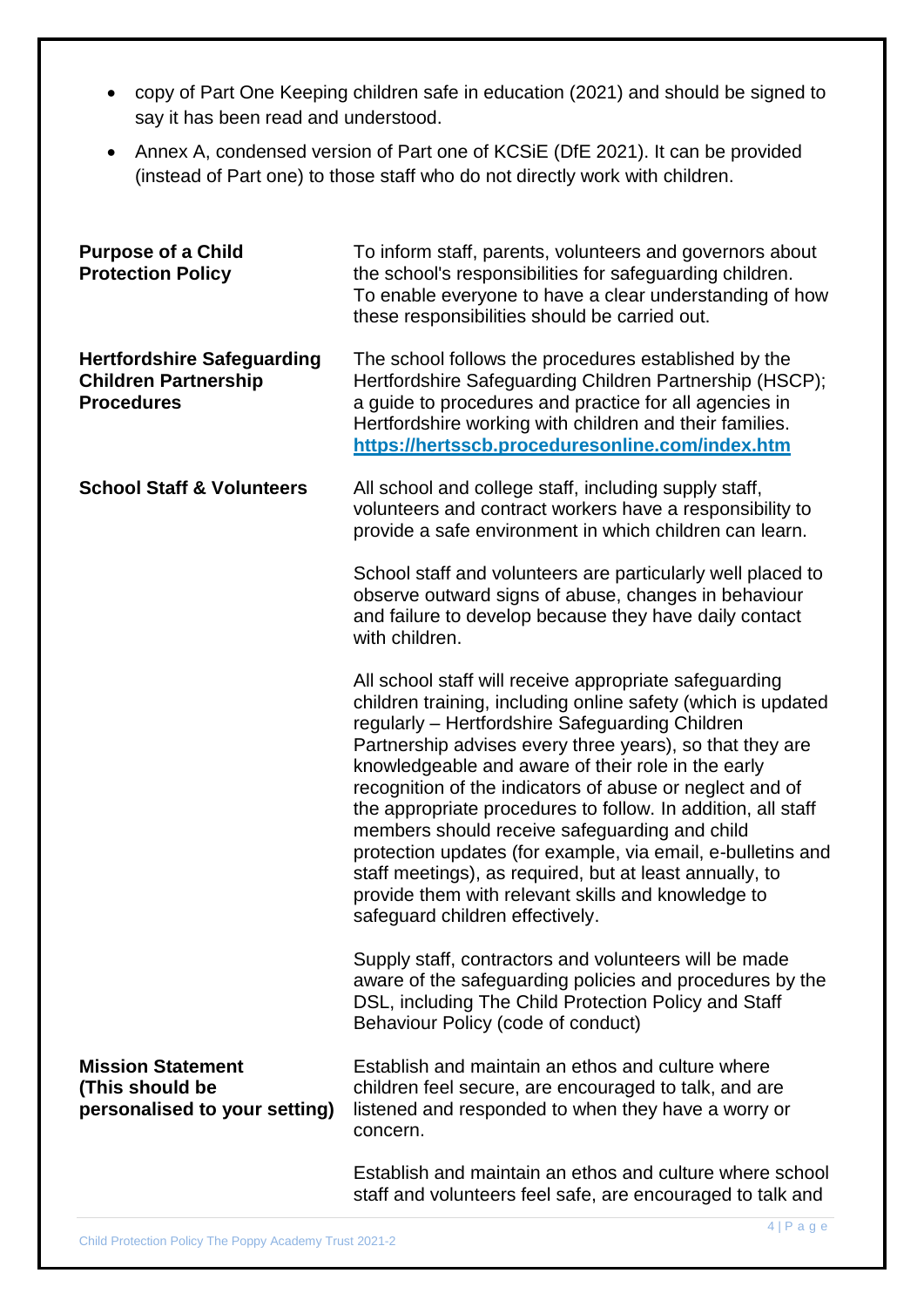|                                                                                          | are listened and responded to when they have concerns<br>about the safety and well-being of a child.                                                                                                                                                                                                          |
|------------------------------------------------------------------------------------------|---------------------------------------------------------------------------------------------------------------------------------------------------------------------------------------------------------------------------------------------------------------------------------------------------------------|
|                                                                                          | Ensure children know that there are adults in the school<br>whom they can approach if they are worried.                                                                                                                                                                                                       |
|                                                                                          | Ensure that children, who have additional/unmet needs<br>are supported appropriately. This could include referrals<br>to Early Help Services or Child Protection Contacts to<br>specialist services if they are a child in need or have been<br>/ are at risk of being abused and neglected.                  |
|                                                                                          | Consider how children may be taught about safeguarding,<br>including online, through teaching and learning<br>opportunities, as part of providing a broad and balanced<br>curriculum. Refer to KCSiE(DfE 2021), pg. 31-33                                                                                     |
|                                                                                          | Staff members working with children are advised to<br>maintain an attitude of 'it could happen here' and 'it could<br>be happening to this child', where safeguarding is<br>concerned. When concerned about the welfare of a child,<br>staff members should always act in the best interests of<br>the child. |
| <b>Implementation, Monitoring</b><br>and Review of the Child<br><b>Protection Policy</b> | The policy will be reviewed at least annually by the<br>governing body. It will be implemented through the<br>school's induction and training programme, and as part of<br>day to day practice. Compliance with the policy will be<br>monitored by the DSL and through staff performance<br>measures.         |

# **2. STATUTORY FRAMEWORK**

In order to safeguard and promote the welfare of children, the school will act in accordance with the following legislation and guidance:

- The Children Act 1989
- The Children Act 2004
- Children and Social Work Act 2017
- Education Act 2002 (Section 175/157)

 *Outlines that Local Authorities and School Governing Bodies have a responsibility to "ensure that their functions relating to the conduct of school are exercised with a view to safeguarding and promoting the welfare of children who are its pupils".* 

Hertfordshire Safeguarding Children Partnership Procedures Manual (Electronic)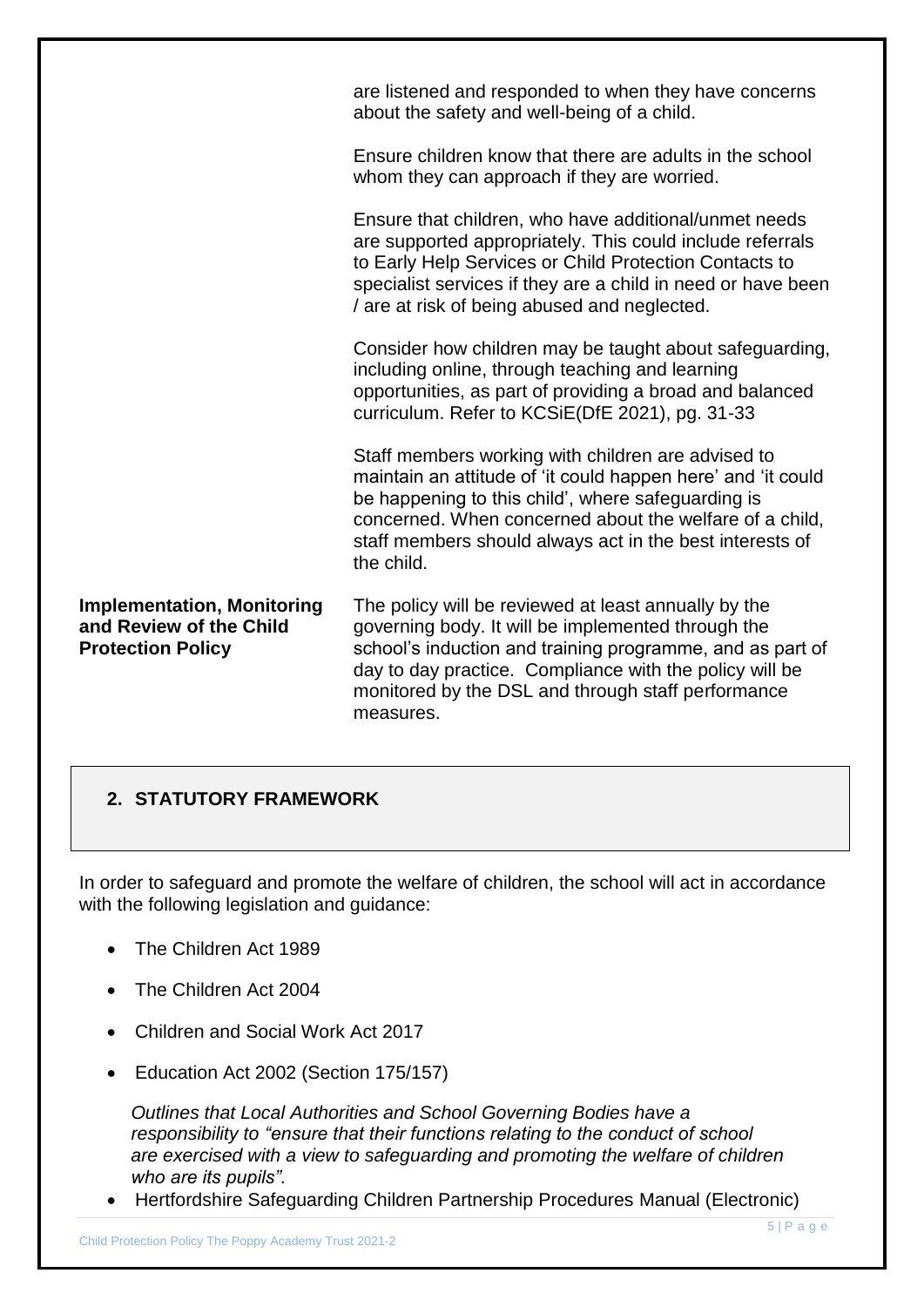- Keeping Children Safe in Education (DfE, September 2021)
- Working Together to Safeguard Children (DfE 2018)
- The Education (Pupil Information) (England) Regulations 2005
- Sexual Offences Act (2003)
- Section 26, The Counter Terrorism and Security Act 2015 (PREVENT duty)
- Female Genital Mutilation Act 2003 (Section 74, Serious Crime Act 2015)
- Anti-social Behaviour, Crime and Policing Act 2014 (makes it a criminal offence to force someone to marry. Includes taking someone overseas to force them to marry (whether or not the forced marriage takes place).
- Serious Violence Strategy 2018
- Sexual violence and sexual harassment between children in schools and colleges (DfE 2017)

# **3. THE DESIGNATED SAFEGUARDING LEAD**

Governing bodies and proprietors should ensure an appropriate **senior member** of staff, from the school **leadership team**, is appointed to the role of DSL.

During term time the DSL and or a Deputy will always be available (during school hours) for staff in the school to discuss any safeguarding concerns and individual arrangement for out of hours/out of term activities will be to contact a member of the school leadership team, and if unavailable to call Hertfordshire Safeguarding team.

# **The DSL for Child Protection at Fair Field Junior school is:**

NAME: Renu Chotai

There should be a Deputy DSL (DDSL) in the absence of the lead DSL.

The Deputy DSL for Child Protection in this school is:

NAME: Catherine Goodwin and Alice Aharon

# **The DSL for Child Protection at St John's Infant and Nursery School is:**

NAME: Davinia Leggett

There should be a Deputy DSL (DDSL) in the absence of the lead DSL.

The Deputy DSL for Child Protection in this school is:

NAME: Laura Barnes and Alice Aharon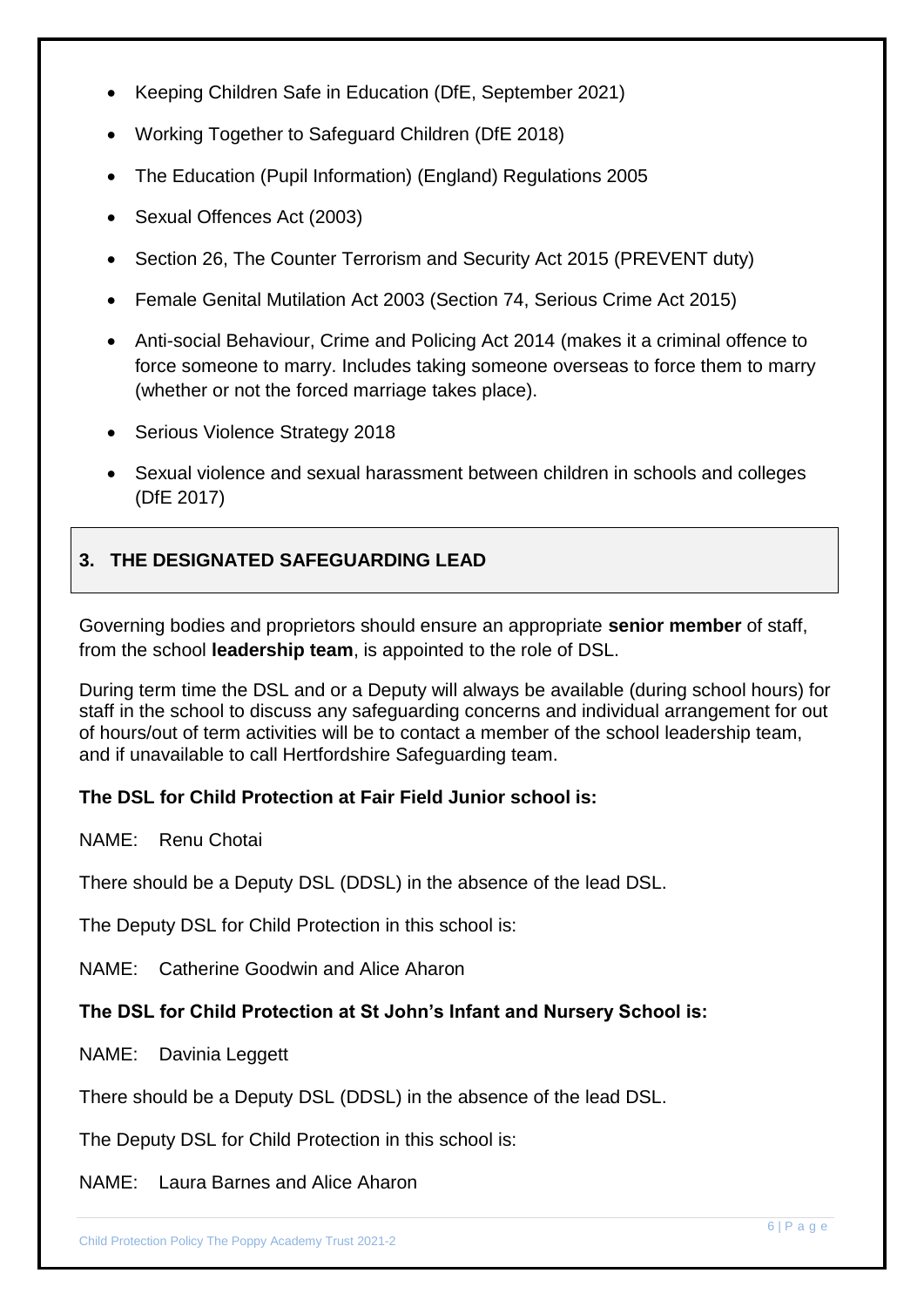# **The broad areas of responsibility for the DSL are:**

- Managing Child Protection Contact Referrals and cases
- Contacting the Child Protection Consultation Hub when advice is needed regarding child protection concerns which possibly meet the threshold for statutory intervention
- Completing Child Protection Contact Referrals for all cases of suspected abuse or neglect where there is a risk of significant harm to the child/young person, Police where a crime may have been committed and to the Channel programme where there is a radicalisation concern
- Liaise with the Executive Headteacher to inform her of issues, especially ongoing enquiries under Section 47 of the Children Act 1989 and police investigations
- Act as a source of support, advice and expertise to staff on matters of safety and safeguarding and when deciding whether to make a Child Protection Contact Referral by liaising with relevant agencies
- Support staff who make Child Protection Contact Referrals and other service referrals
- Share information with appropriate staff in relation to a child's looked after (CLA) legal status (whether they are looked after under voluntary arrangements with consent of parents or on an Interim Care Order or Care Order) and contact arrangements with birth parents or those with parental responsibility.
- Ensure they have details of the CLA's social worker and the name of the virtual school Head Teacher in the authority that looks after the child or those currently working with a to social worker.

# **Training KCSiE (DfE, 2021)**

The DSL should undergo formal training every two years. The DSL should also undertake Prevent awareness training every 3 years. In addition to this training, their knowledge and skills should be refreshed (for example via e-bulletins, meeting other DSLs, or taking time to read and digest safeguarding developments) at least annually:

The designated safeguarding lead should undertake Prevent awareness training. Training should provide designated safeguarding leads with a good understanding of their own role, how to identify, understand and respond to specific needs that can increase the vulnerability of children, as well as specific harms that can put children at risk, and the processes, procedures and responsibilities of other agencies, particularly children's social care, so they:

1) Understand the assessment process for providing early help and statutory intervention, including local criteria for action and local authority children's social care referral arrangements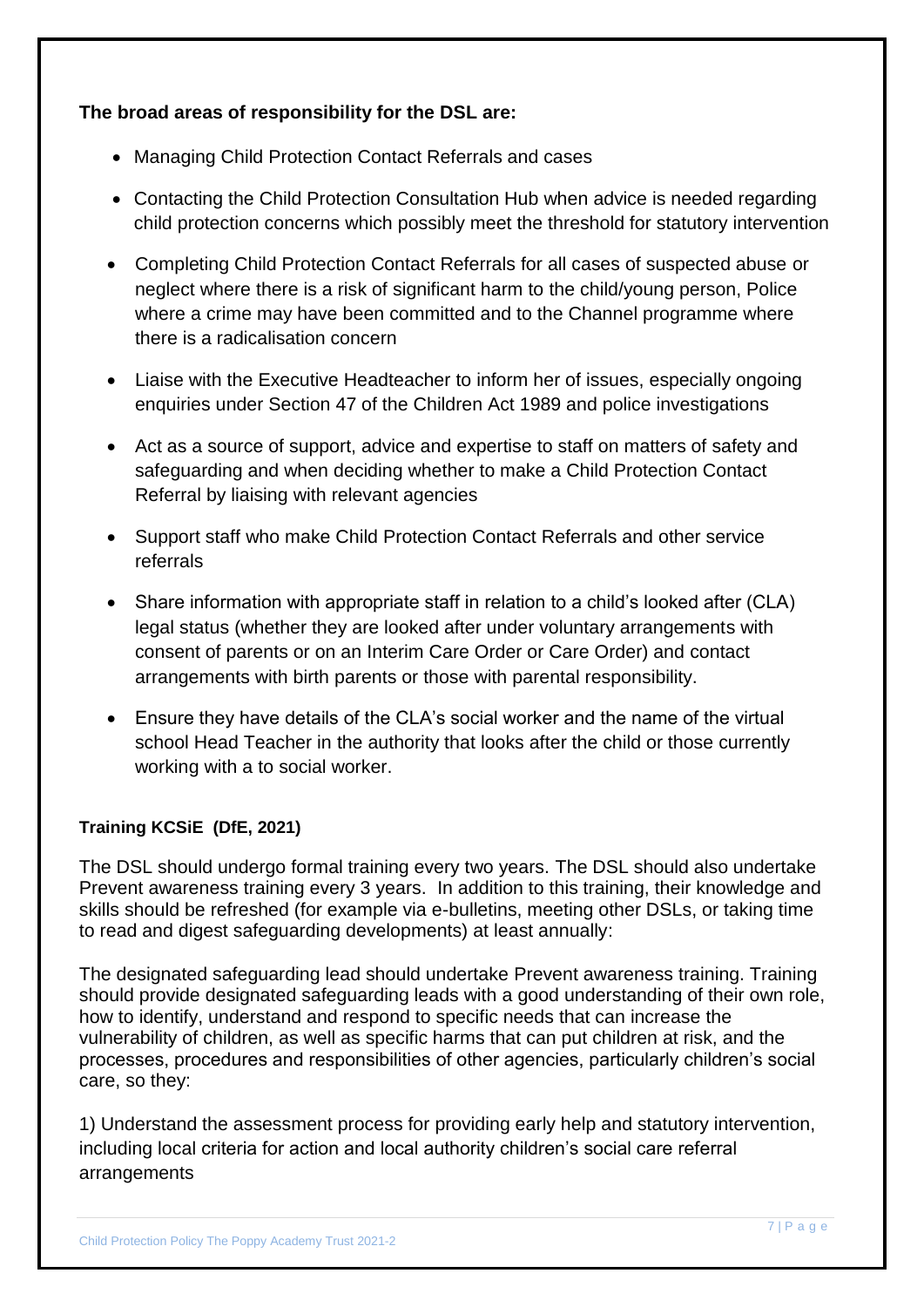2) Have a working knowledge of how Hertfordshire conduct a child protection case conference and a child protection review conference and be able to attend and contribute to these effectively when required to do so

3) Understand the importance of the role the designated safeguarding lead has in providing information and support to children social care in order to safeguard and promote the welfare of children

4) Understand the lasting impact that adversity and trauma can have, including on children's behaviour, mental health and wellbeing, and what is needed in responding to this in promoting educational outcomes

5) Are alert to the specific needs of children in need, those with special educational needs and disabilities (SEND), those with relevant health conditions and young carers

6) Understand the importance of information sharing, both within the school, and with the safeguarding partners, other agencies, organisations and practitioners (Full details in Chapter one of **Working Together to Safeguard Children**)

7) Understand and support the school with regards to the requirements of the Prevent duty and are able to provide advice and support to staff on protecting children from the risk of radicalisation

8) Are able to understand the unique risks associated with online safety and be confident that they have the relevant knowledge and up to date capability required to keep children safe whilst they are online at school

9) Can recognise the additional risks that children with special educational needs and disabilities (SEND) face online, for example, from online bullying, grooming and radicalisation and are confident they have the capability to support children with SEND to stay safe online

10) Obtain access to resources and attend any relevant or refresher training courses and encourage a culture of listening to children and taking account of their wishes and feelings, among all staff, in any measures the school may put in place to protect them.

# **Raising Awareness: The DSL (DDSL) should:**

- Ensure all staff including part time, contractors, volunteers and supply staff are aware of the school's policies, that these are understood and used appropriately.
- Work with the governing bodies to ensure that the school's child protection policy is reviewed annually, and the procedures and implementation are updated and reviewed regularly.
- Ensure the safeguarding and child protection policy is available publicly and that parents are aware that advice regarding early help and child protection concerns could be sought from the Consultation Hub and that Child Protection Contact form Referrals about suspected abuse or neglect may be made. Ensure parents are aware of the school's statutory role regarding safeguarding of children.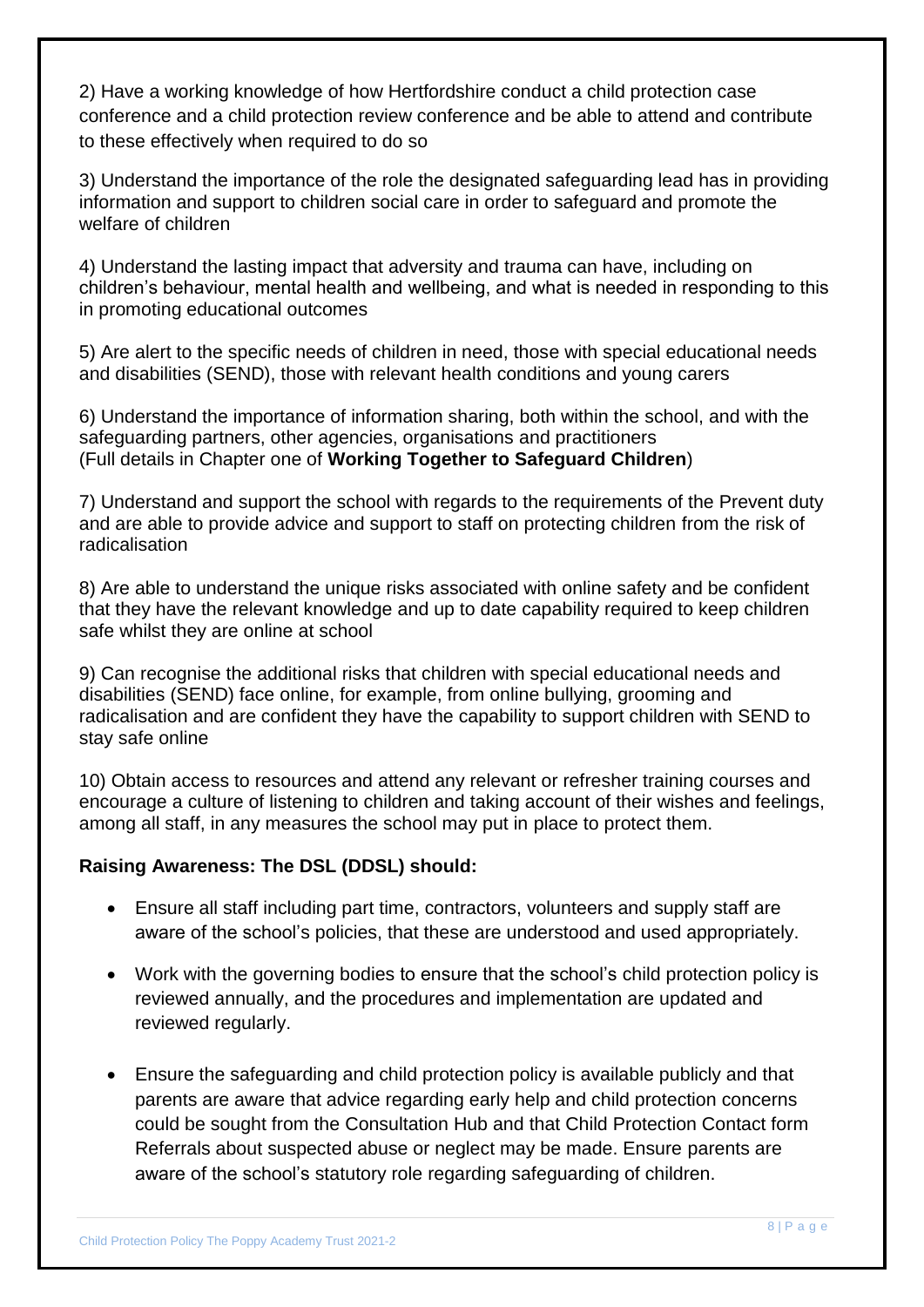- Link with Hertfordshire Safeguarding Children's Partnership (HSCP) to make sure staff are aware of training opportunities and the latest local policies on safeguarding.
- Help promote educational outcomes by sharing the information about the welfare, safeguarding and child protection issues that children who have or have had a social worker are experiencing with teachers and school leadership staff.
- Ensure that when children leave the school, they ensure the file for safeguarding and any child protection information is sent to any new school as soon as possible but transferred securely and separately from the main pupil file. The file should not be sent until the child is physically attending the new school.
- Obtain proof that the new school/education setting has received the safeguarding file for any child transferring and then destroy any information held on the child unless the case is currently open and in line with data protection guidelines (see Record keeping Guidance on Hertfordshire Grid for Learning for further information)
- Consider if it would be appropriate to share any information with the new school or college in advance of a child leaving. For example, information that would allow the new school or college to continue supporting victims of abuse and have that support in place for when the child arrives.

# **4. THE MANAGEMENT OF SAFEGUARDING**

Governing bodies (in Part two, unless otherwise stated, includes management committees) must ensure that they comply with their duties under legislation. They must also have regard to this guidance to ensure that the policies, procedures and training in their schools are always effective and comply with the law.

The responsibility of governing bodies, proprietors and management committees include:

 ensure there are appropriate policies and procedures in place in order for appropriate action to be taken in a timely manner to safeguard and promote children's welfare e.g.

-Child protection policy in place

-Staff behaviour policy (sometimes called employee code of conduct)

-Part one of KCSiE (DfE, 2021), OR

Annex A (The following is a condensed version of Part one of Keeping children safe in education. It can be provided (instead of Part one) to those staff who do not directly work with children (if the governing body think it will provide a better basis for those staff to promote the welfare and safeguard children.)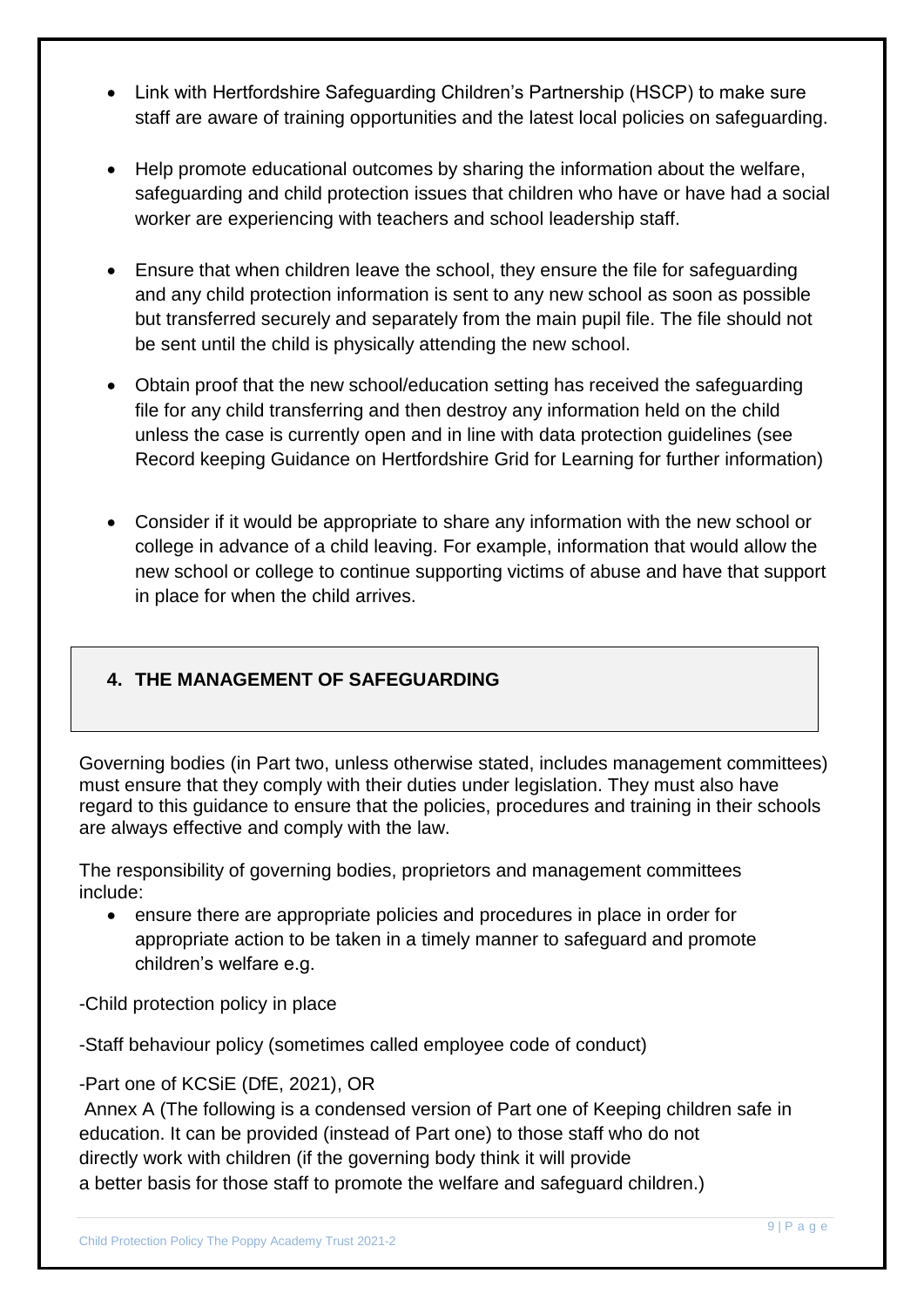-Annex B KCSIE (DfE, 2021) on specific safeguarding issues

-Information regarding the role and identity of the designated safeguarding lead (and any deputies), **should be provided to all staff on induction**

 Governing bodies should have a senior board level (or equivalent) lead to take **leadership** responsibility for their schools' safeguarding arrangements.

The nominated governor/ trustee for child protection is:

# NAME Nicola Mullett

The nominated Chair of governors/ Trustees, management committee for child protection is:

# NAME Nicola Mullett

The nominated Vice Chair of governors/ Trustees, management committee for child protection is:

# NAME Shilpa Shah

- The Executive Headteacher and the two Heads of School should ensure that the above policies and procedures, adopted by governing bodies, and particularly concerning referrals of cases of suspected abuse and neglect, are followed by all staff.
- Ensure that the school contributes to multi-agency working in line with statutory guidance **Working Together to Safeguard Children (DfE,2018).**
- New safeguarding partners and child death review partner arrangements are in place
- Should understand the local criteria for action and the local protocol for assessment and ensure they are reflected in their own policies and procedures. They should also be prepared to supply information as requested by the three safeguarding partners
- Schools should work with social care, the police, health services and other services to promote the welfare of children and protect them from harm. This includes providing a coordinated offer of early help when additional needs of children are identified and contributing to inter-agency plans to provide additional support to children subject to child protection plans.
- Ensuring arrangements are in place that set out clearly the principles for sharing information within the school and with the three safeguarding partners, other organisations, agencies and practitioners as required.
- Ensure child protection files are transferred to the new school as soon as possible, ensuring secure transit, and confirmation of receipt should be obtained
- Ensure that all staff undergo child protection training (including online safety) at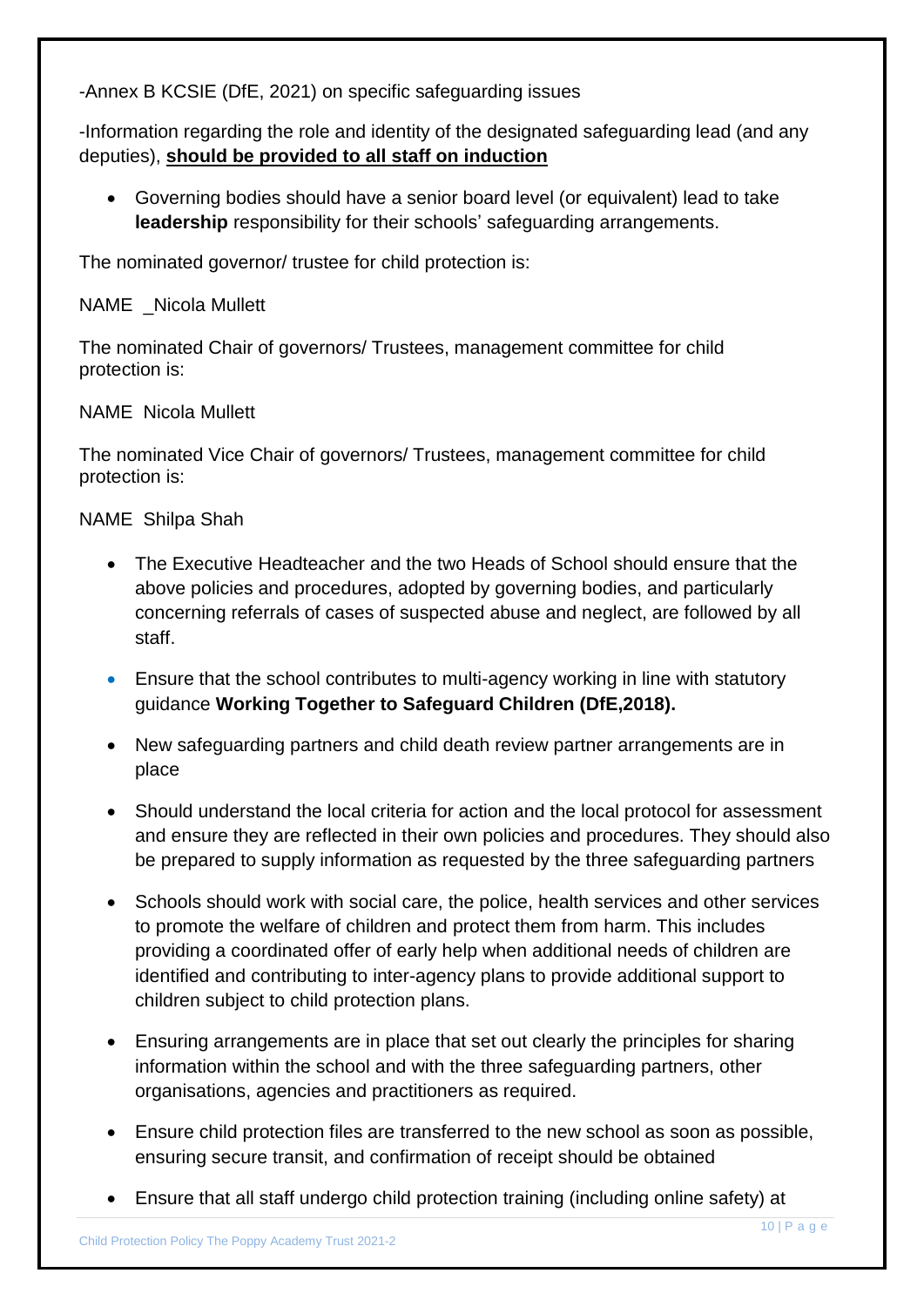induction. The training should be regularly updated. Induction and training should be in line with advice from the local three safeguarding partners (HSCP) 3 years.

- All staff should receive regular safeguarding and child protection updates (for example, via email, e-bulletins, staff meetings) as required, and at least annually
- Opportunity should therefore be provided for staff to contribute to and shape safeguarding arrangements and child protection policy.
- Ensure that children are taught about safeguarding, including online safety. Schools should consider this as part of providing a broad and balanced curriculum. Relationships and Health Education (for all pupils in state-funded schools) Mandatory since September 2020.
- Governing bodies should prevent people who pose a risk of harm from working with children by adhering to statutory responsibilities to check staff who work with children, taking proportionate decisions on whether to ask for any checks beyond what is required and ensuring volunteers are appropriately supervised.
- Ensure school have written recruitment and selection policies and procedures in place and at least one of the persons who conducts an interview has completed safer recruitment training
- Should ensure there are procedures in place (as described in part 4 of KCSiE) to manage concerns and allegations against staff including volunteers and supply staff
- There must be procedures in place to make a referral to the Disclosure and Barring Service (DBS) if a person in regulated activity has been dismissed or removed due to safeguarding concerns or would have been had they not resigned. (refer to *Type of DBS checks* in KCSiE (DfE 2021) pg. 57
- All staff should be clear about their school's policy and procedures with regard to peer on peer abuse.
- Where there is a safeguarding concern, ensure the child's wishes and feelings are taken into account when determining what action to take and what services to provide. Systems should be in place for children to express their views and give feedback. Ultimately, all systems and processes should operate with the best interests of the child at heart.
- Ensuring that all of the DSLs, including deputies, should undergo formal child protection training every two years, in line with KCSIE and HSCP procedures, and receive regular, at least annual, safeguarding updates via e-bulletins, meeting other DSLs, or taking time to read and digest safeguarding developments, for example.
- Prioritising the welfare of children and young people and creating a culture where staff are confident to challenge senior leaders over any safeguarding concerns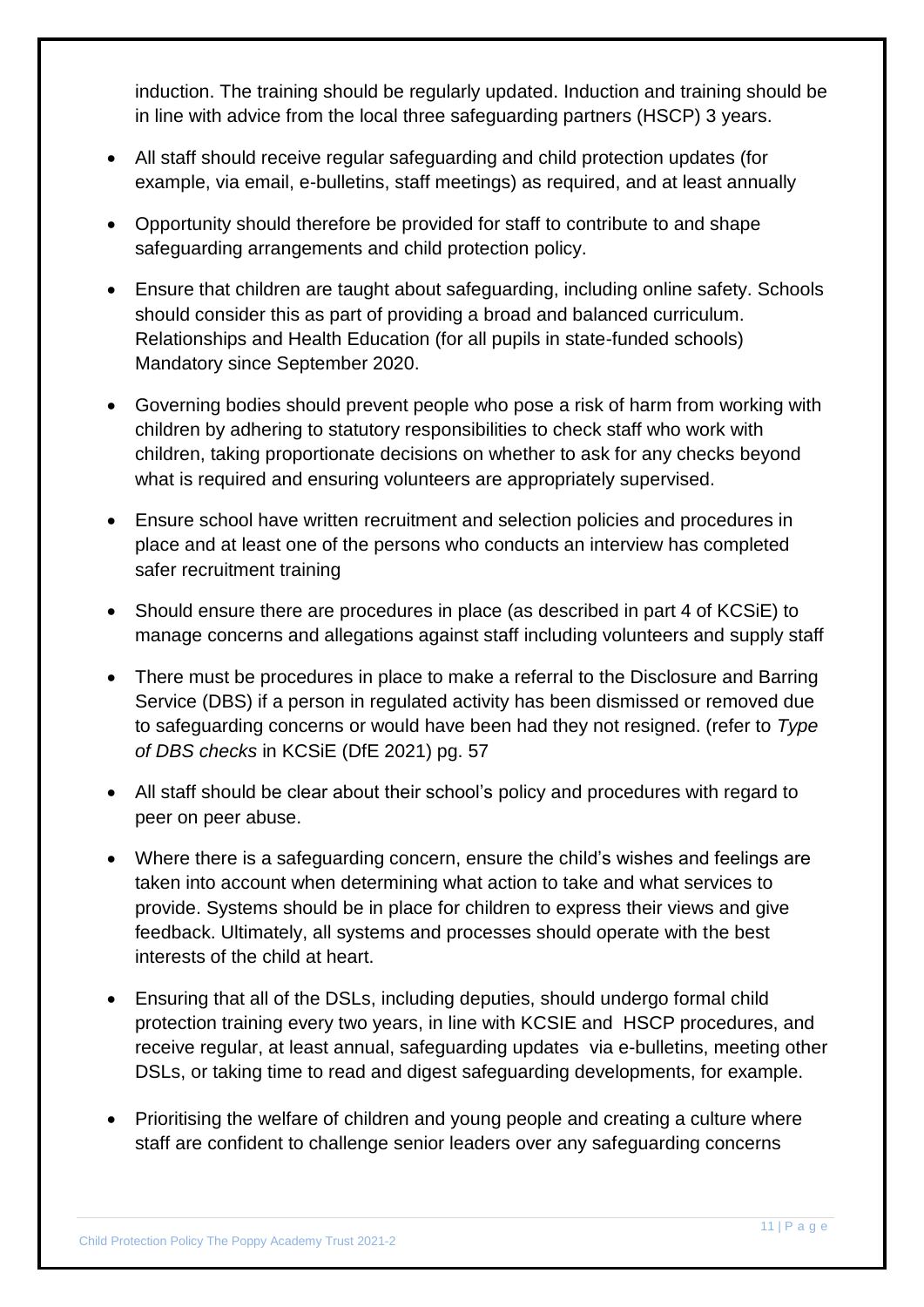Ensuring appropriate filters and appropriate monitoring systems are in place to safeguard children from potentially harmful and inappropriate online material. Additional information to support governing bodies is provided in Part 2 of KCSiE (DfE 2021).

# **5. WHEN TO BE CONCERNED**

Knowing what to look for is vital for the early identification of abuse and neglect. All staff should be aware of the Indicators of abuse and neglect so that they are able to identify cases of children who may be in need of help or protection.

**Abuse:** a form of maltreatment of a child. Somebody may abuse or neglect a child by inflicting harm or by failing to act to prevent harm. Children may be abused in a family or in an institutional or community setting by those known to them or, more rarely, by others. Abuse can take place wholly online, or technology maybe used to facilitate offline abuse. Children maybe abused by an adult or adults or by another child or children.

#### **Physical abuse**

A form of abuse which may involve hitting, shaking, throwing, poisoning, burning or scalding, drowning, suffocating or otherwise causing physical harm to a child. Physical harm may also be caused when a parent or carer fabricates the symptoms of, or deliberately induces, illness in a child.

| Indicators in a child/ young person                                                       |                                                                |  |
|-------------------------------------------------------------------------------------------|----------------------------------------------------------------|--|
| Bruises – shape, grouping, site, repeat or<br>multiple                                    | Withdrawal from physical contact                               |  |
| Bite-marks – site and size<br>Burns and Scalds - shape, definition, size,<br>depth, scars | Aggression towards others, emotional and<br>behaviour problems |  |
| Improbable, conflicting explanations for<br>injuries or unexplained injuries              | Frequently absent from school                                  |  |
| Untreated injuries                                                                        | Admission of punishment which appears<br>excessive             |  |
| Injuries on parts of body where accidental<br>injury is unlikely                          | <b>Fractures</b>                                               |  |
| Repeated or multiple injuries                                                             | Fabricated or induced illness                                  |  |

## **Emotional abuse**

The persistent emotional maltreatment of a child such as to cause severe and adverse effects on the child's emotional development. It may involve conveying to a child that they are worthless or unloved, inadequate, or valued only insofar as they meet the needs of another person. It may include not giving the child opportunities to express their views, deliberately silencing them or 'making fun' of what they say or how they communicate.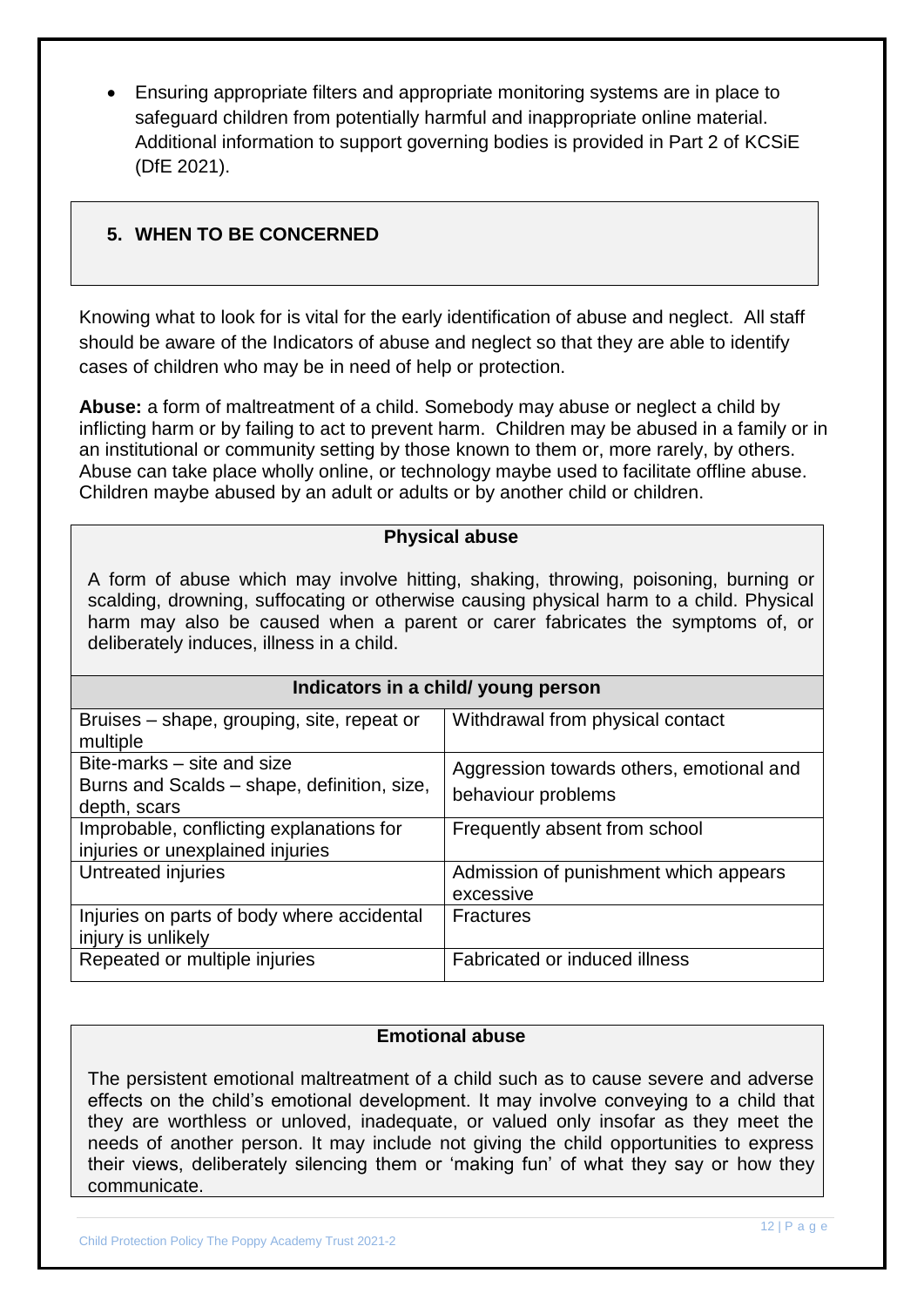It may feature age or developmentally inappropriate expectations being imposed on children. These may include interactions that are beyond a child's developmental capability as well as overprotection and limitation of exploration and learning or preventing the child from participating in normal social interaction. It may involve seeing or hearing the ill-treatment of another. It may involve serious bullying (including cyberbullying), causing children frequently to feel frightened or in danger, or the exploitation or corruption of children. Some level of emotional abuse is involved in all types of maltreatment of a child, although it may occur alone.

# **Indicators in a child/ young person**

| Self-harm                              | Over-reaction to mistakes / Inappropriate   |
|----------------------------------------|---------------------------------------------|
|                                        |                                             |
|                                        | emotional responses                         |
| Chronic running away                   | Abnormal or indiscriminate attachment       |
|                                        |                                             |
| Drug/solvent abuse                     | Low self-esteem                             |
|                                        |                                             |
| Compulsive stealing                    | Extremes of passivity or aggression         |
|                                        |                                             |
| Makes a disclosure                     | Social isolation - withdrawn, a 'loner'     |
|                                        |                                             |
|                                        | Frozen watchfulness particularly pre school |
| Developmental delay                    | Depression                                  |
|                                        |                                             |
|                                        | Desperate attention-seeking behaviour       |
| Neurotic behaviour (e.g. rocking, hair |                                             |
|                                        |                                             |
| twisting, thumb sucking)               |                                             |
|                                        |                                             |

#### **Neglect**

The persistent failure to meet a child's basic physical and/or psychological needs, likely to result in the serious impairment of the child's health or development. Neglect may occur during pregnancy, for example, as a result of maternal substance abuse. Once a child is born, neglect may involve a parent or carer failing to: provide adequate food, clothing and shelter (including exclusion from home or abandonment); protect a child from physical and emotional harm or danger; ensure adequate supervision (including the use of inadequate care-givers); or ensure access to appropriate medical care or treatment. It may also include neglect of, or unresponsiveness to, a child's basic emotional needs.

| Indicators in a child/ young person          |                                          |  |
|----------------------------------------------|------------------------------------------|--|
| Failure to thrive - underweight, small       | Low self-esteem                          |  |
| stature                                      |                                          |  |
| Dirty and unkempt condition                  | Inadequate social skills and poor        |  |
|                                              | socialisation                            |  |
| Inadequately clothed                         | Frequent lateness or non-attendance at   |  |
|                                              | school                                   |  |
| Dry sparse hair                              | Abnormal voracious appetite at school or |  |
|                                              | nursery                                  |  |
| Untreated medical problems                   | Self-harming behaviour                   |  |
| Red/purple mottled skin, particularly on the | <b>Constant tiredness</b>                |  |
| hands and feet, seen in the winter due to    |                                          |  |
| cold                                         |                                          |  |
| Swollen limbs with sores that are slow to    | Disturbed peer relationships             |  |
| heal, usually associated with cold injury    |                                          |  |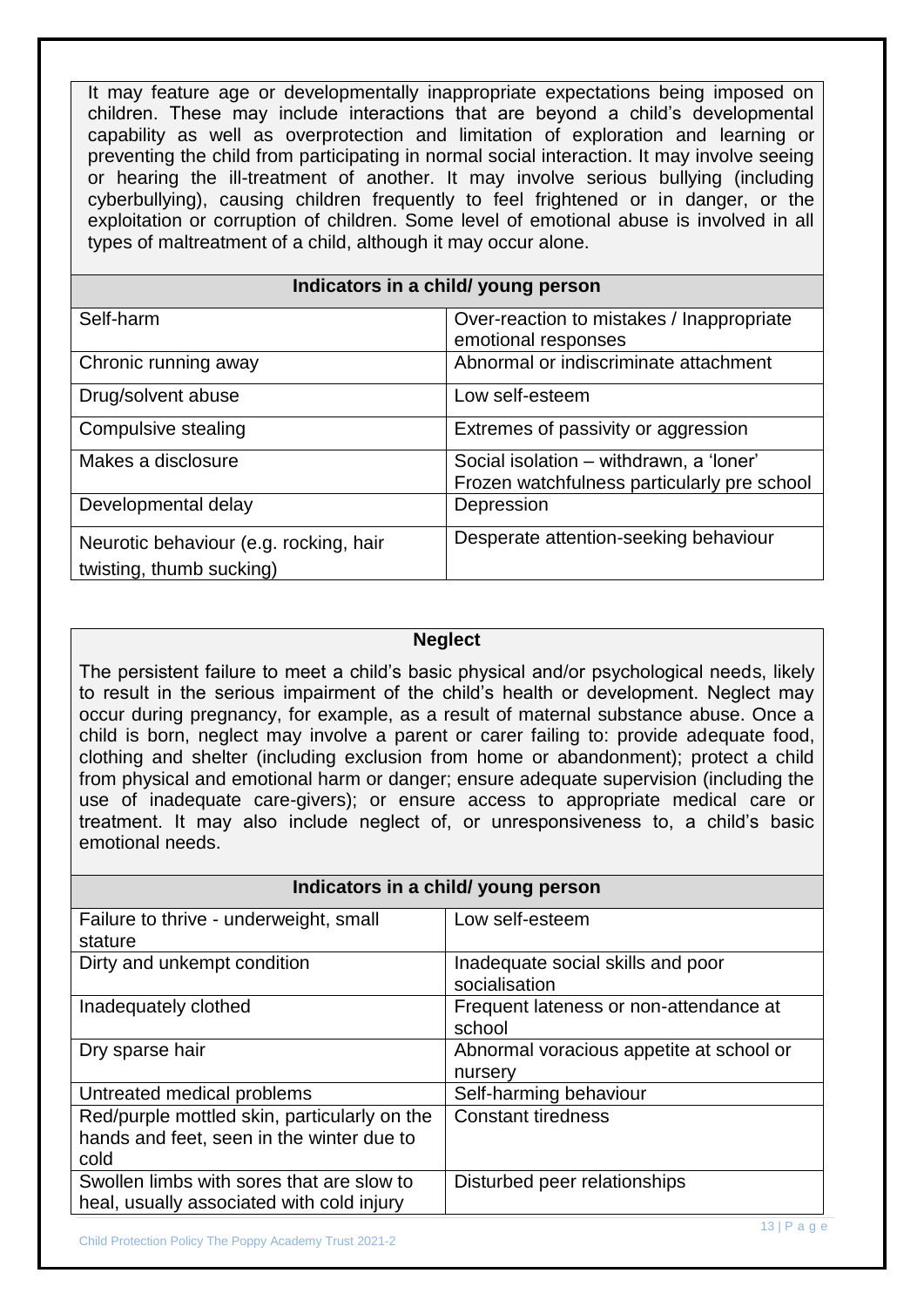#### **Sexual abuse**

Involves forcing or enticing a child or young person to take part in sexual activities, not necessarily involving violence, whether or not the child is aware of what is happening. The activities may involve physical contact, including assault by penetration (for example rape or oral sex) or non-penetrative acts such as masturbation, kissing, rubbing, and touching outside of clothing. They may also include non-contact activities, such as involving children in looking at, or in the production of, sexual images, watching sexual activities, encouraging children to behave in sexually inappropriate ways, or grooming a child in preparation for abuse. Sexual abuse can take place online, and technology can be used to facilitate offline abuse. Sexual abuse is not solely perpetrated by adult males. Women can also commit acts of sexual abuse, as can other children. The sexual abuse of children by other children is a specific safeguarding issue (also known as peer on peer abuse) in education and all staff should be aware of it and of their school or colleges policy and procedures for dealing with it.

| Indicators in a child/ young person            |                                             |  |
|------------------------------------------------|---------------------------------------------|--|
| Self-harm - eating disorders, self-mutilation  | Poor self-image, self-harm, self-hatred     |  |
| and suicide attempts                           |                                             |  |
| Running away from home                         | Inappropriate sexualised conduct            |  |
| Reluctant to undress for PE                    | Withdrawal, isolation or excessive worrying |  |
| Pregnancy                                      | Sexual knowledge or behaviour               |  |
|                                                | inappropriate to age/stage of development,  |  |
|                                                | or that is unusually explicit               |  |
| Inexplicable changes in behaviour, such as     | Poor attention / concentration (world of    |  |
| becoming aggressive or withdrawn               | their own)                                  |  |
| Pain, bleeding, bruising or itching in genital | Sudden changes in schoolwork habits,        |  |
| and /or anal area                              | become truant                               |  |
| Sexually exploited or indiscriminate choice    |                                             |  |
| of sexual partners                             |                                             |  |

If staff have any concerns about a child's welfare, they should act on them immediately. If staff have a concern, they should follow this policy and speak to the DSL/DDSL. The DSL/DDSL are most likely to have a complete safeguarding picture and be the most appropriate person to advise on the response to a safeguarding concern.

# **Any staff member should be able to make a Child Protection Contact Referral to Children's Services if necessary.**

All staff should be aware of the process for making Child Protection Contact Referrals to Children's Services for statutory assessments under the Children Act 1989, especially section 17 (children in need) and section 47 (a child suffering, or likely to suffer, significant harm - from abuse or neglect) that may follow a Contact Referral, along with the role they might be expected to play in such assessments.

Staff should not assume a colleague or another professional will take action and share information that might be critical in keeping children safe. They should be mindful that early information sharing is vital for effective identification, assessment and allocation of appropriate service provision.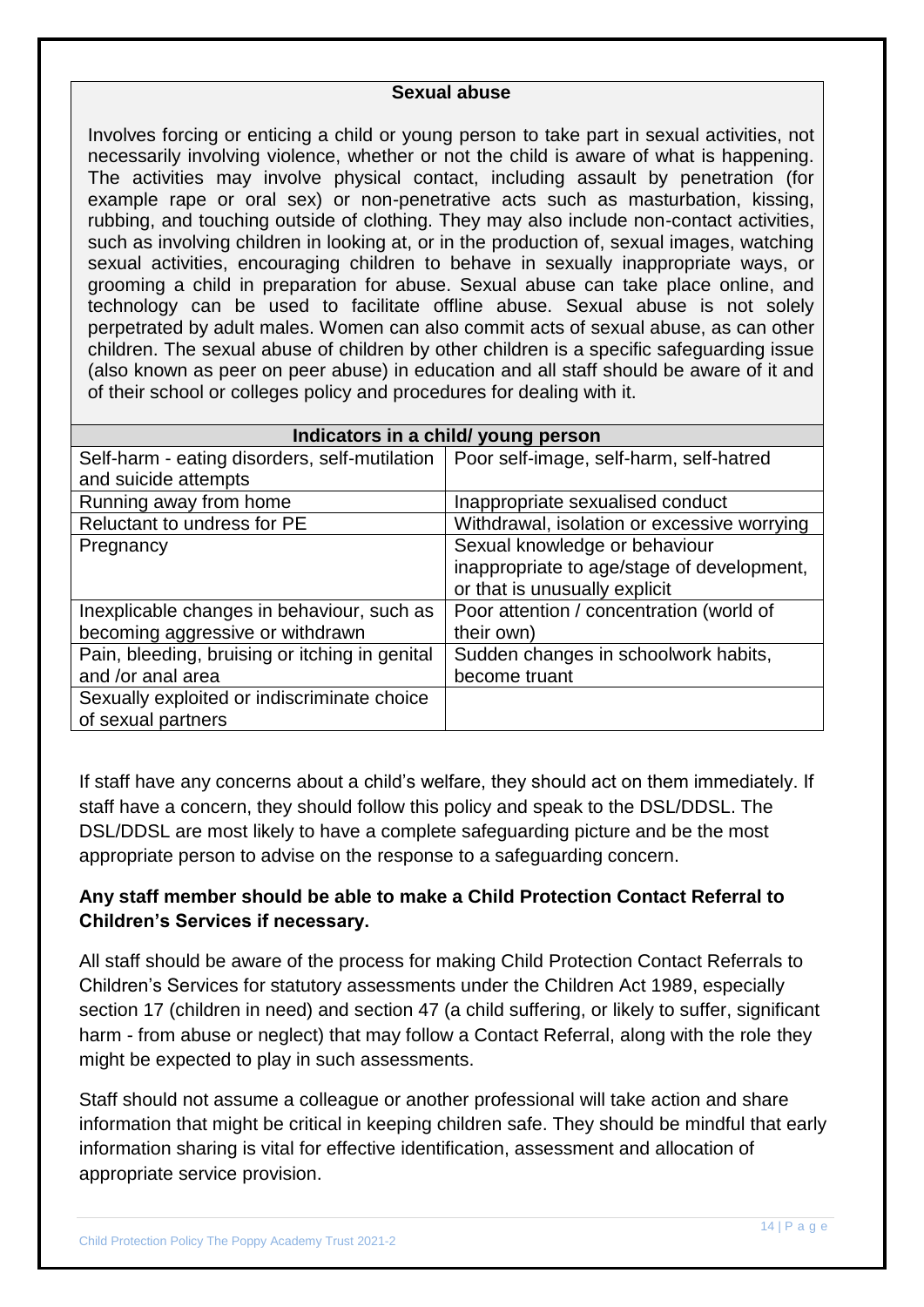# **Options will then include:**

- Managing any support for the child internally via the school or college's own pastoral support processes.
- Completing a Families First Assessment or making a request for early help support.
- A Child Protection Contact Referral for statutory services, for example as the child might be in need of services, or suffering / likely to suffer significant harm from abuse or neglect.

# **Extra Familial Harm (formerly contextual Safeguarding)**

Safeguarding incidents and/or behaviours can be associated with factors outside the school and/or can occur between children outside the school. All staff, but especially the DSLs and their Deputies should be considering the context within which such incidents and/or behaviours occur. This is known as contextual safeguarding, which simply means assessments of children should consider whether wider environmental factors are present in a child's life that are a threat to their safety and/or welfare.

#### **A child centred and coordinated approach to safeguarding**

Safeguarding and promoting the welfare of children is **everyone's responsibility.** In order to fulfil this responsibility effectively, each professional should make sure their approach is **child centred**. This means that they should consider, at all times, what is in the best interests of the child.

Schools and their staff form part of the wider safeguarding system for children. This system is based on the principle of providing help for families to stay together where it is safe for the children to do so, and looking at alternatives where it is not, whilst acting in the **best interests** of the child at all times.

#### **Children who may require early help (known as Families First in Hertfordshire)**

Families First is Hertfordshire's strategy for early help for families. A directory of early help services is available at [www.hertfordshire.gov.uk/familiesfirst](http://www.hertfordshire.gov.uk/familiesfirst) which will help practitioners and families find information and support to prevent escalation of needs and crisis.

All staff should be aware of the **early help process**, and understand their role in identifying emerging problems, sharing information with other professionals to support early identification and assessment of a child's needs. It is important for children to receive the right help at the right time to address risks and prevent issues escalating. This also includes staff monitoring the situation and feeding back to the DSL any ongoing/escalation of concerns so that consideration can be given to a Child Protection Contact Referral to Children's Services if the child's situation doesn't appear to be improving.

If early help is appropriate, the DSL or a Deputy will generally lead on liaising with other agencies and setting up a Families First Assessment as appropriate.

**Any child may benefit from early help, but all school staff should be particularly alert to the potential need for early help for a child who:** 

 has special educational needs (whether or not they have a statutory Education, Health and Care Plan);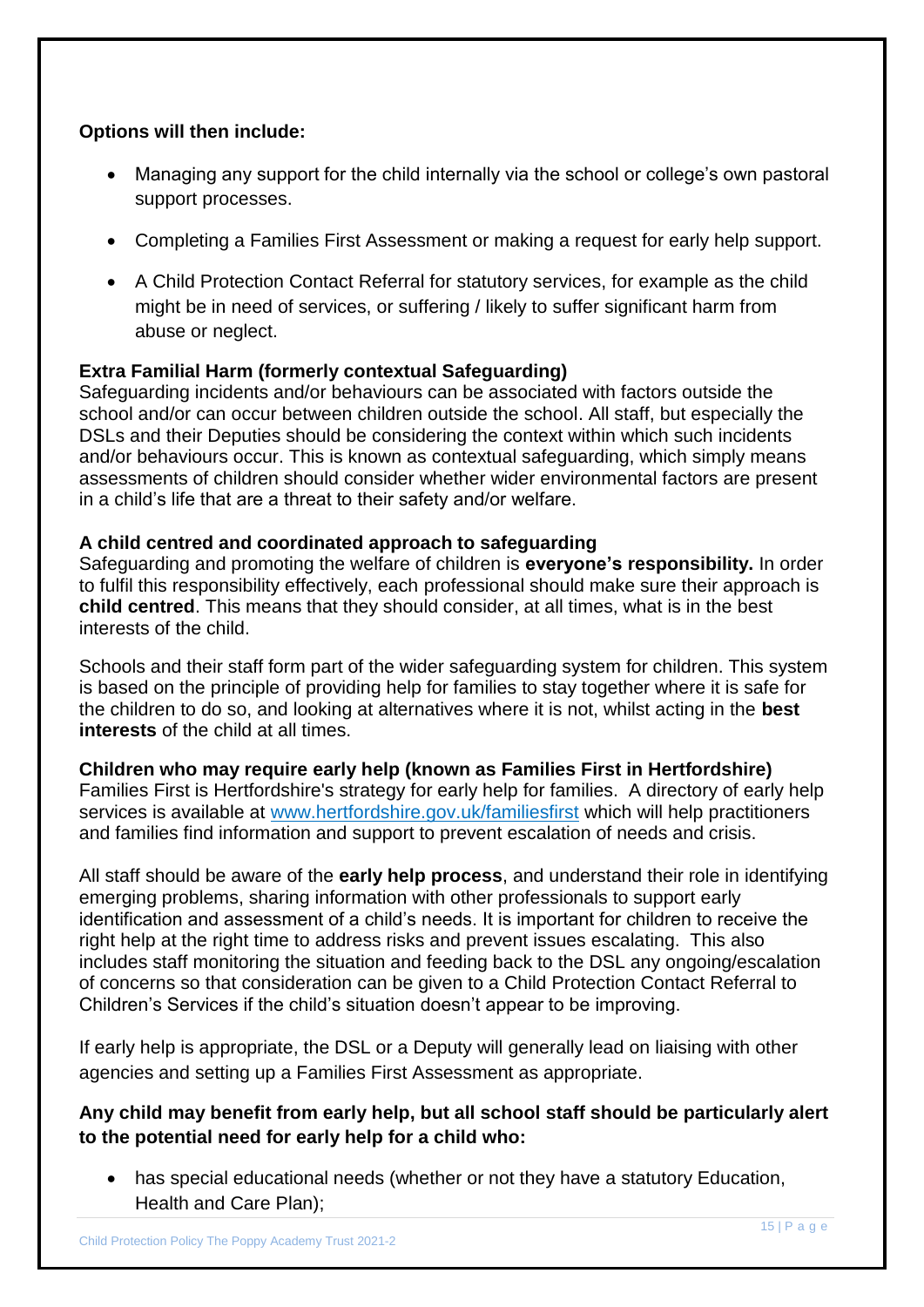- has a mental health need;
- is a young carer;
- is showing signs of being drawn in to anti-social or criminal behaviour, including gang involvement and association with organised crime groups or county lines;
- is frequently missing/goes missing from care or from home;
- is at risk of modern slavery, trafficking, sexual or criminal exploitation;
- is at risk of being radicalised or exploited;
- has a family member in prison, or is affected by parental offending;
- is in a family circumstance presenting challenges for the child, such as drug and alcohol misuse, adult mental health issues and domestic abuse;
- is misusing drugs or alcohol themselves;
- has returned home to their family from care;
- is at risk of 'honour'-based abuse such as Female Genital Mutilation or Forced Marriage;
- is a privately fostered child; and
- is persistently absent from education, including persistent absences for part of the school day.

School staff members should be aware of the main categories of maltreatment: **physical abuse, emotional abuse, sexual abuse and neglect** as well as being aware of the indicators of maltreatment and **specific safeguarding issues** so that they are able to identify cases of children who may be in need of help or protection.

#### **Children with special educational needs and disabilities:**

Additional barriers can exist when recognising abuse and neglect in this group of children. This can include:

- Assumptions that indicators of possible abuse such as behaviour, mood and injury relate to the child's impairment without further exploration.
- Assumptions that children with SEN and disabilities can be disproportionatelly impacted by things like bullying- without outwardly showing any signs.
- Communication barriers and difficulties.
- $\cdot$  Reluctance to challenge carers, (professionals may over empathise with carers because of the perceived stress of caring for a disabled child).
- $\div$  Disabled children often rely on a wide network of carers to meet their basic needs and therefore the potential risk of exposure to abusive behaviour can be increased.
- A disabled child's understanding of abuse.
- Lack of choice/ participation.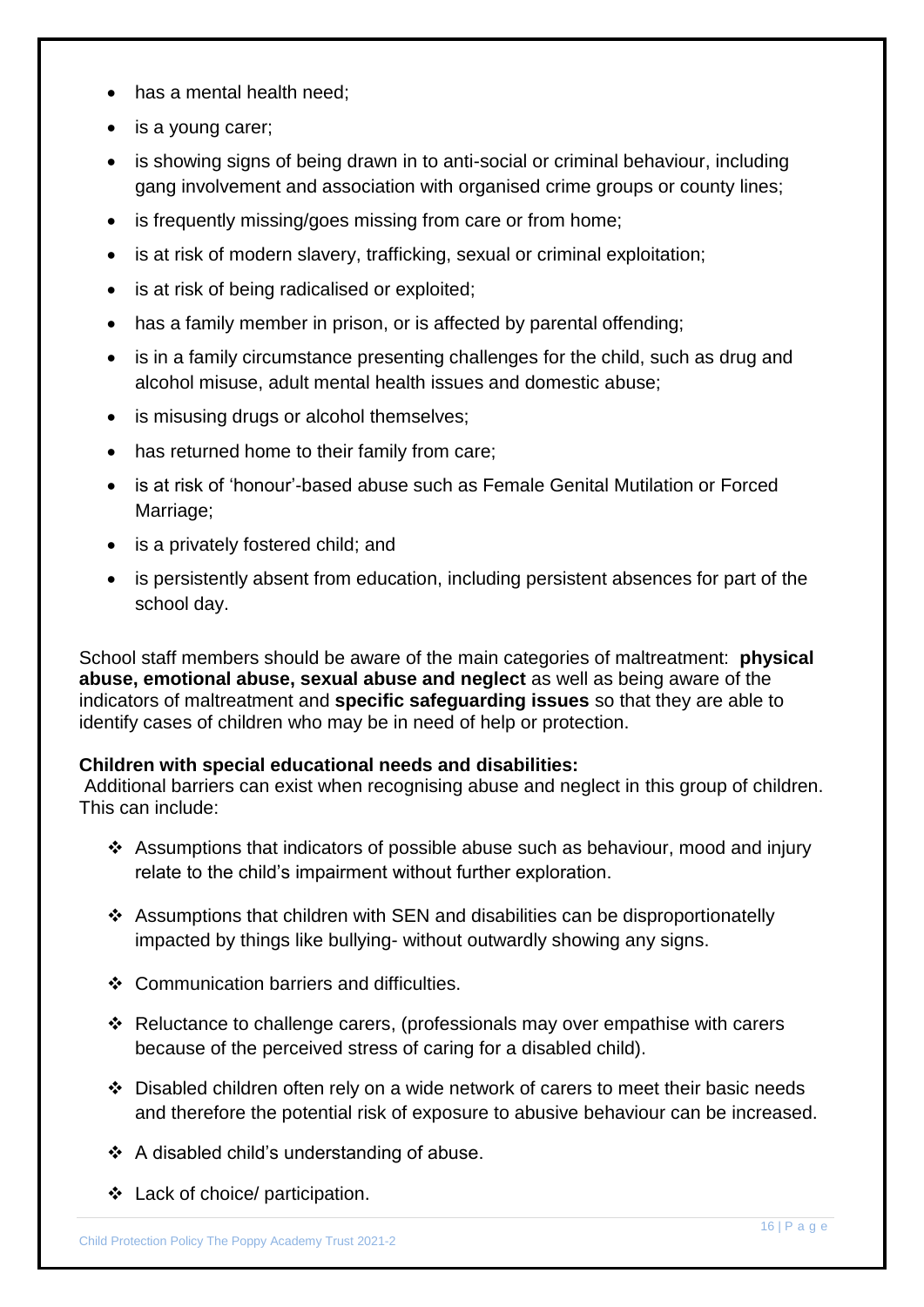$\div$  Isolation.

#### **Peer on peer abuse (child on child)**

**All** staff should be aware that safeguarding issues can manifest themselves via peer on peer abuse. This is most likely to include, but may not be limited to:

• Bullying (including cyberbullying).

• Physical abuse such as hitting, kicking, shaking, biting, hair pulling, or otherwise causing physical harm.

• Sexual violence, such as rape, assault by penetration and sexual assault.

• Sexual harassment, such as sexual comments, remarks, jokes and online sexual harassment, which may be stand-alone or part of a broader pattern of abuse.

• Up-skirting, which typically involves taking a picture under a person's clothing without them knowing, with the intention of viewing their genitals or buttocks to obtain sexual gratification, or cause the victim humiliation, distress or alarm.

• Sexting (also known as sharing nudes or semi-nudes).

• Initiation/hazing type violence and rituals.

All staff should be aware that abuse is abuse and peer on peer abuse will never be tolerated or passed off as "banter", "just having a laugh" or "part of growing up". Furthermore, they should *recognise the gendered nature of peer on peer abuse (i.e. that it is more likely that girls will be victims and boys perpetrators), but that all peer on peer abuse is unacceptable and will be taken seriously.*

In order to minimise the risk of peer on peer abuse the school:

- Provides a developmentally appropriate PSHE and RSE curriculum which develops pupils' understanding of acceptable behaviour and keeping themselves safe. Both schools use Jigsaw to deliver the PSHE and RSE curriculum.
- Have systems in place for any student to raise concerns with staff, knowing that they will be listened to, believed and valued. (Examples should be listed here)
- Ensure victims, perpetrators and any other child affected by peer on peer abuse will be supported
- Develops robust risk assessments where appropriate (e.g. Using the Risk Assessment Management Plan and Safety and Support Plan tools).
- Have relevant policies in place (e.g. behaviour policy).

Where there is an allegation or concern that a child has abused others, Section 4.4 of the Hertfordshire Safeguarding Children Partnership Procedures Manual, 'Children Who Abuse Others':

**[http://hertsscb.proceduresonline.com/chapters/p\\_chil\\_abuse.html](http://hertsscb.proceduresonline.com/chapters/p_chil_abuse.html)**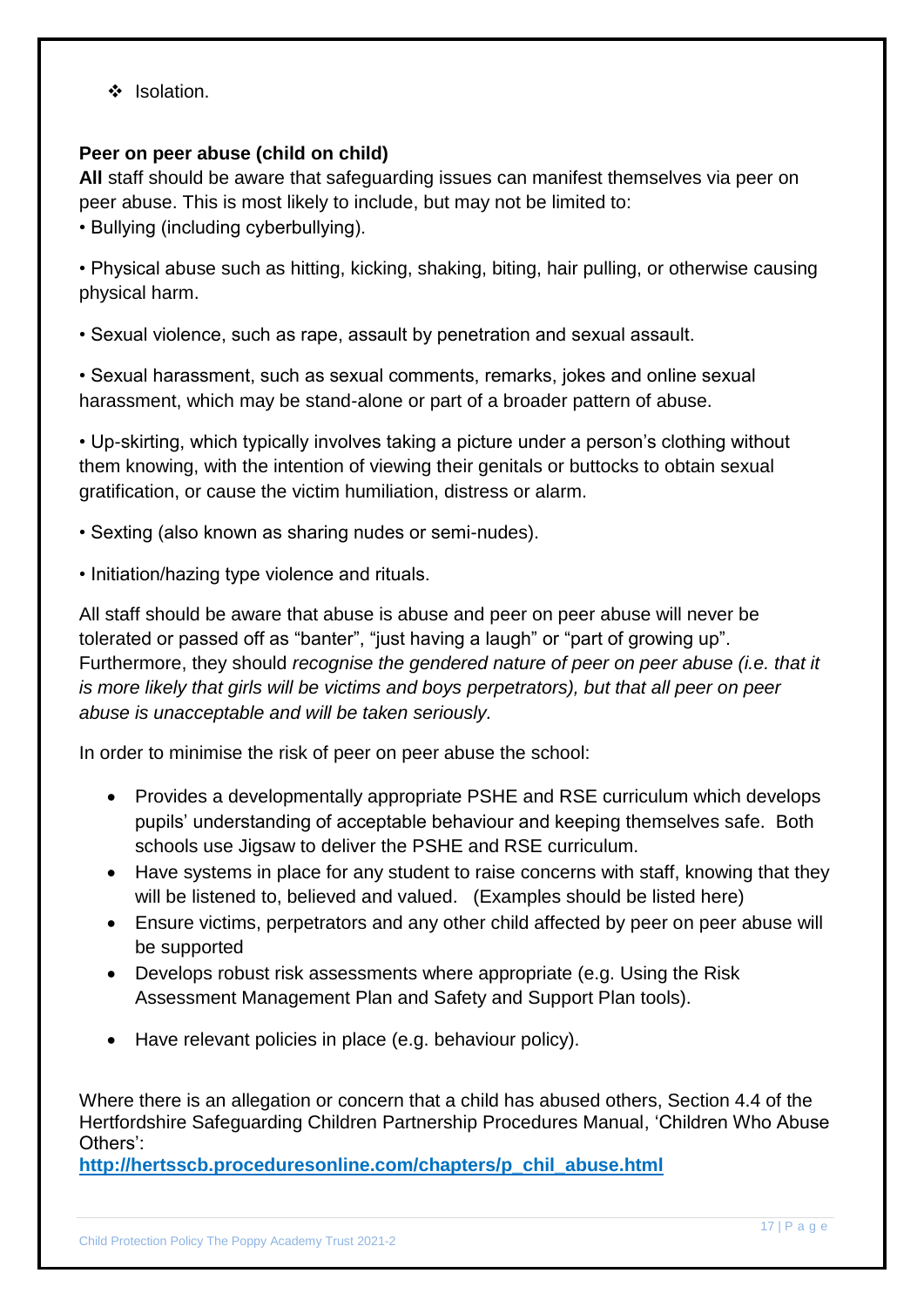Staff should also refer to Part five of KCSiE (DfE 2021) – '**Child on child sexual violence and sexual harassment':**

**<https://www.gov.uk/government/publications/keeping-children-safe-in-education--2>**

## **Serious violence**

All staff should be aware of indicators, which may signal that children are at risk from, or are involved with serious violent crime.

- Increased absence from school
- Change in friendships or relationships with older individuals or groups
- Significant decline in performance
- Signs of self-harm or significant change in wellbeing
- Signs of assault or unexplained injuries
- Unexplained gifts/new possessions

Also refer to **Schools Toolkit** the characteristics of young peoples' vulnerability to CSE and CCE on the HGFL;**[https://thegrid.org.uk/safeguarding-and-child-protection/child](https://thegrid.org.uk/safeguarding-and-child-protection/child-protection/specific-safeguarding-issues/child-sexual-and-criminal-exploitation)[protection/specific-safeguarding-issues/child-sexual-and-criminal-exploitation](https://thegrid.org.uk/safeguarding-and-child-protection/child-protection/specific-safeguarding-issues/child-sexual-and-criminal-exploitation)**

# **Child Sexual Exploitation (CSE) and Child Criminal Exploitation (CCE)**

Both CSE and CCE are forms of abuse and both occur where an individual or group takes advantage of an imbalance in power to coerce, manipulate or deceive a child into sexual or criminal activity. Whilst age may be the most obvious, this power imbalance can also be due to a range of other factors including gender, sexual identity, cognitive ability, physical strength, status, and access to economic or other resources. In some cases, the abuse will be in exchange for something the victim needs or wants and/or will be to the financial benefit or other advantage (such as increased status) of the perpetrator or facilitator. The abuse can be perpetrated by individuals or groups, males or females, and children or adults. The abuse can be a one-off occurrence or a series of incidents over time and range from opportunistic to complex organised abuse. It can involve force and/or enticementbased methods of compliance and may, or may not, be accompanied by violence or threats of violence. Victims can be exploited even when activity appears consensual and it should be noted exploitation as well as being physical can be facilitated and/or take place online. More information include definitions and indicators are included in Annex B KCSiE DfE 2021.

#### **Mental Health**

All staff should be aware that mental health problems can, in some cases, be an indicator that a child has suffered or is at risk of suffering abuse, neglect or exploitation. Only appropriate trained professionals should attempt to make a diagnosis of a mental health problem. Staff however, are well placed to observe children day-to-day and identify those whose behaviour suggests that they may be experiencing a mental health problem or be at risk of developing one.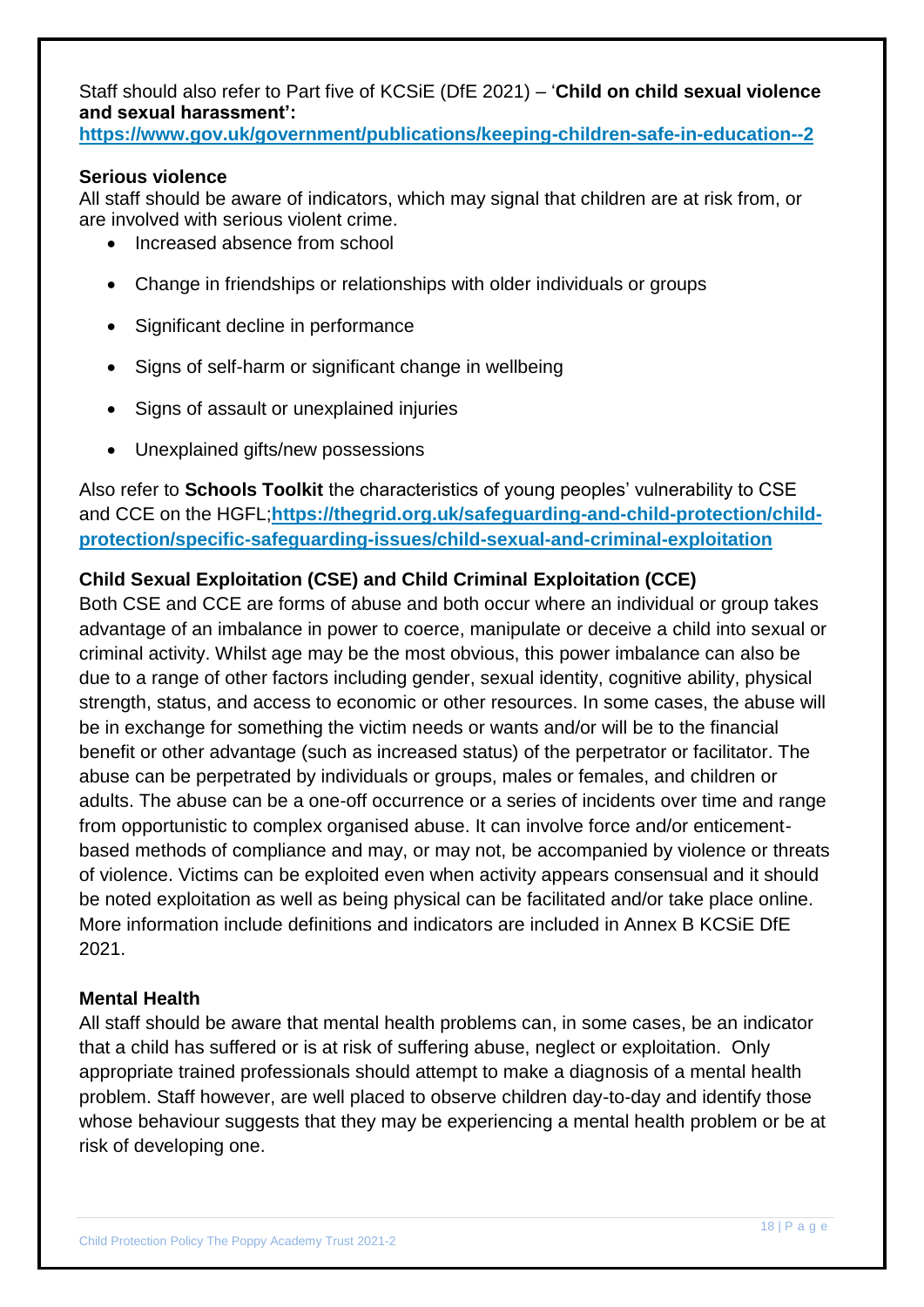If staff have a mental health concern about a child that is also a safeguarding concern, immediate action should be taken by following the procedures in this policy and speaking to the schools DSL.

**Prevent: Safeguarding Children and Young People from Radicalisation** Children can be vulnerable to extreme ideologies and radicalisation. Similar to protecting children from other forms of harm and abuse, protecting children from radicalisation must be part of all school safeguarding approaches.

All schools and colleges are subject to the Prevent Duty under Section 26 of the Counter Terrorism and Security Act 2015 (the CTSA 2015), in the exercise of their functions to have "due regard to the need to prevent people from being drawn into terrorism." Pg 133 KCSiE (DfE 2021).

There are signs and vulnerability factors that may indicate a child is susceptible to radicalisation or is in the process of being radicalised. It is possible to protect vulnerable people from extremist thinking and intervene to safeguard those at risk of radicalisation. Staff must be alert to changes in children's behaviour, which could indicate that they may be in need of Prevent support. They must act proportionately to the concern using the Prevent 'notice, check, share' approach, which may lead to the DSL making a Prevent referral.

Local Hertfordshire County Council guidance on Prevent is featured at 6.25 of the Hertfordshire Safeguarding Children's Partnership CP procedures **[https://hertsscb.proceduresonline.com/chapters/p\\_prevent\\_guide.html](https://hertsscb.proceduresonline.com/chapters/p_prevent_guide.html)**

Which outlines the specific duties in Hertfordshire. This guidance also features advice on making a Prevent referral. (please note at the time of writing this policy 6.25 of the HSCP CP procedures is under review)

#### **Domestic Abuse**

Domestic abuse is: any incident or pattern of incidents of controlling, coercive, threatening behaviour, violence or abuse between those aged 16 or over who are, or have been, intimate partners or family members regardless of gender or sexuality. The abuse can encompass but is not limited to psychological; physical; sexual; financial; and emotional.

All children can witness and be adversely affected by domestic abuse in the context of their home life where domestic abuse occurs between family members. See Appendix 4 for information regarding Operation Encompass.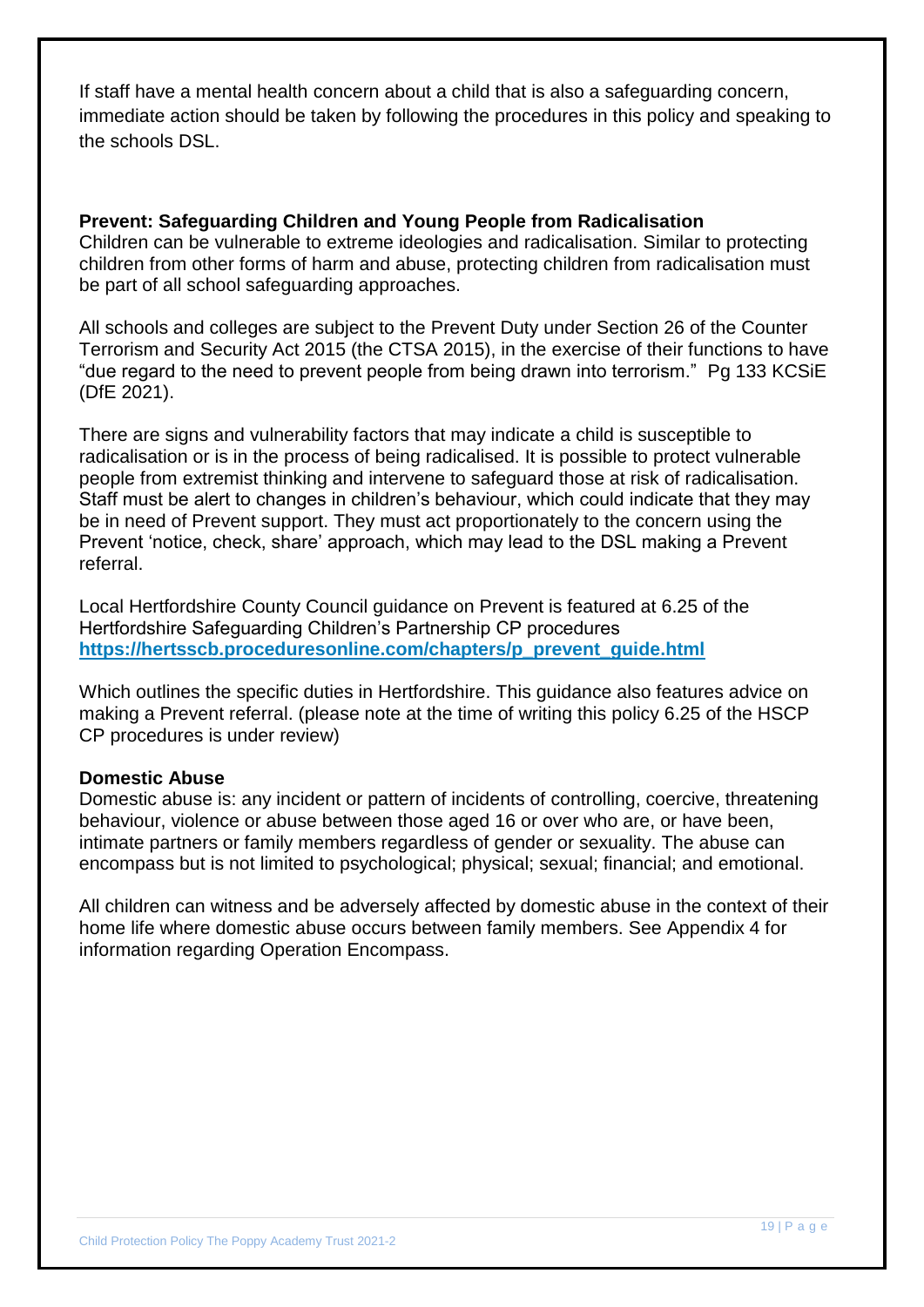# **6. DEALING WITH A DISCLOSURE**

If a child confides in a member of staff/volunteer and requests that the information is kept secret, it is important that the member of staff/volunteer tell the child in a manner appropriate to the child's age/stage of development that they cannot promise complete confidentiality – instead they must explain that they may need to pass information to other professionals to help keep the child or other children safe.

If a child discloses that he or she has been abused in some way, the member of staff/volunteer should:

- Listen to what is being said without displaying shock or disbelief
- Accept what is being said
- Allow the child to talk freely
- Reassure the child, but not make promises which might not be possible to keep
- Never promise a child that they will not tell anyone as this may ultimately not be in the best interests of the child.
- Reassure him or her that what has happened is not his or her fault
- Stress that it was the right thing to tell
- Listen, only asking questions when necessary to clarify what is being said.
- Not criticise the alleged perpetrator
- Explain what has to be done next and who has to be told
- Make a written record (see Record Keeping)
- Pass the information to the DSL without delay (if a DSL or Deputy is not available, staff must inform a senior member of staff or complete a child protection contact referral if this disclosure indicates that the child may be at risk of immediate harm and/or have been suffered significant harm to ensure reporting to Police and/or Children's Services where necessary is not delayed)

#### **Third Party Disclosures**

It's everyone's responsibility to report concerns related to children and make referrals to Children Services and the Police if suspected that a child has been abused or is at risk of abuse.

Therefore, when safeguarding concerns are shared to the DSL in a school by a parent or member of the public, it is important to note that there is equal responsibility by the complainant to report the matter also directly rather than assume the responsibility is that of the school. If unsure of how to do this speak to the DSL/Executive Headteacher and they will advise accordingly.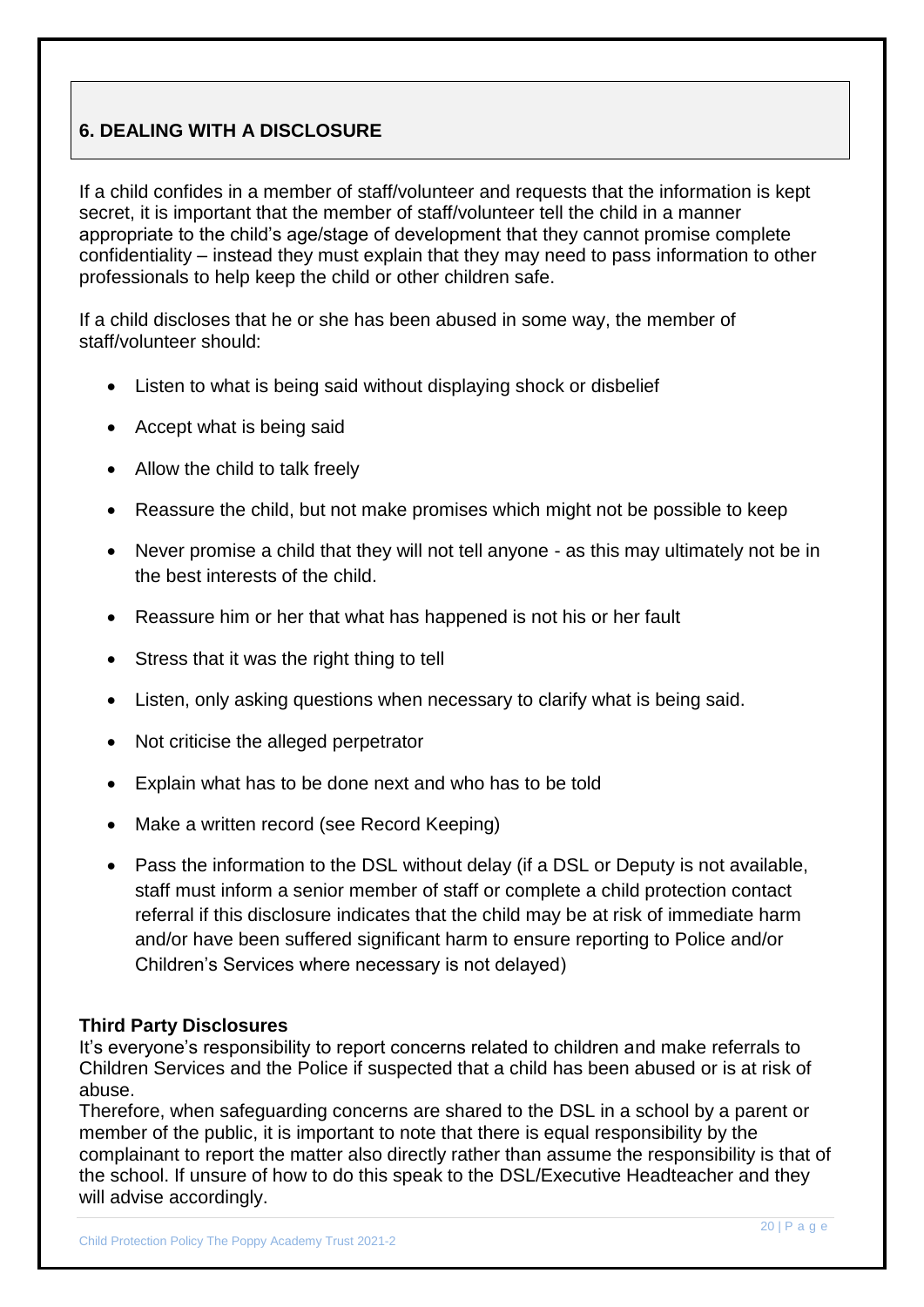#### **Support**

Dealing with a disclosure from a child, and safeguarding issues can be stressful. The member of staff/volunteer should, therefore, consider seeking support for him/herself and discuss this with the DSL.

**If a school staff member receives a disclosure about potential harm caused by another staff member, they should see section 11 of this policy–** *Allegations involving school staff/volunteers.* 

# **7. RECORD KEEPING**

All practitioners should be confident of the processing conditions under the Data Protection Act 2018 and the GDPR which allow them to store and share information for safeguarding purposes, including information, which is sensitive and personal, and should be treated as 'special category personal data'.

All concerns, discussions and decisions made and the reasons for those decisions should be recorded in writing. If in doubt about recording requirements staff should discuss with the DSL.

- Record as soon as possible after the conversation. Use the schools Child Protection Recording system which may be electronic or using a record of concern sheet. (proforma available on the Hertfordshire Grid for Learning (HGFL).
- Ensure the date, time, place is recorded, and any noticeable non-verbal behaviour and the words used by the child.
- Use the body map on the schools recording system or the proforma body map available on HGFL, to indicate the position of any injuries and a clear description of the injury.
- Record statements and observations rather than interpretations or assumptions.
- Do not destroy the original records in case they are needed by a court.
- All records need to be given to the DSL promptly. No copies should be retained by the member of staff or volunteer.

The DSL will ensure that all safeguarding records are managed in accordance with the Education (Pupil Information) (England) Regulations 2005.

Safeguarding records, The Herts Grid **[https://thegrid.org.uk/safeguarding-and-child-protection/child](https://thegrid.org.uk/safeguarding-and-child-protection/child-protection/safeguarding-records)[protection/safeguarding-records](https://thegrid.org.uk/safeguarding-and-child-protection/child-protection/safeguarding-records)**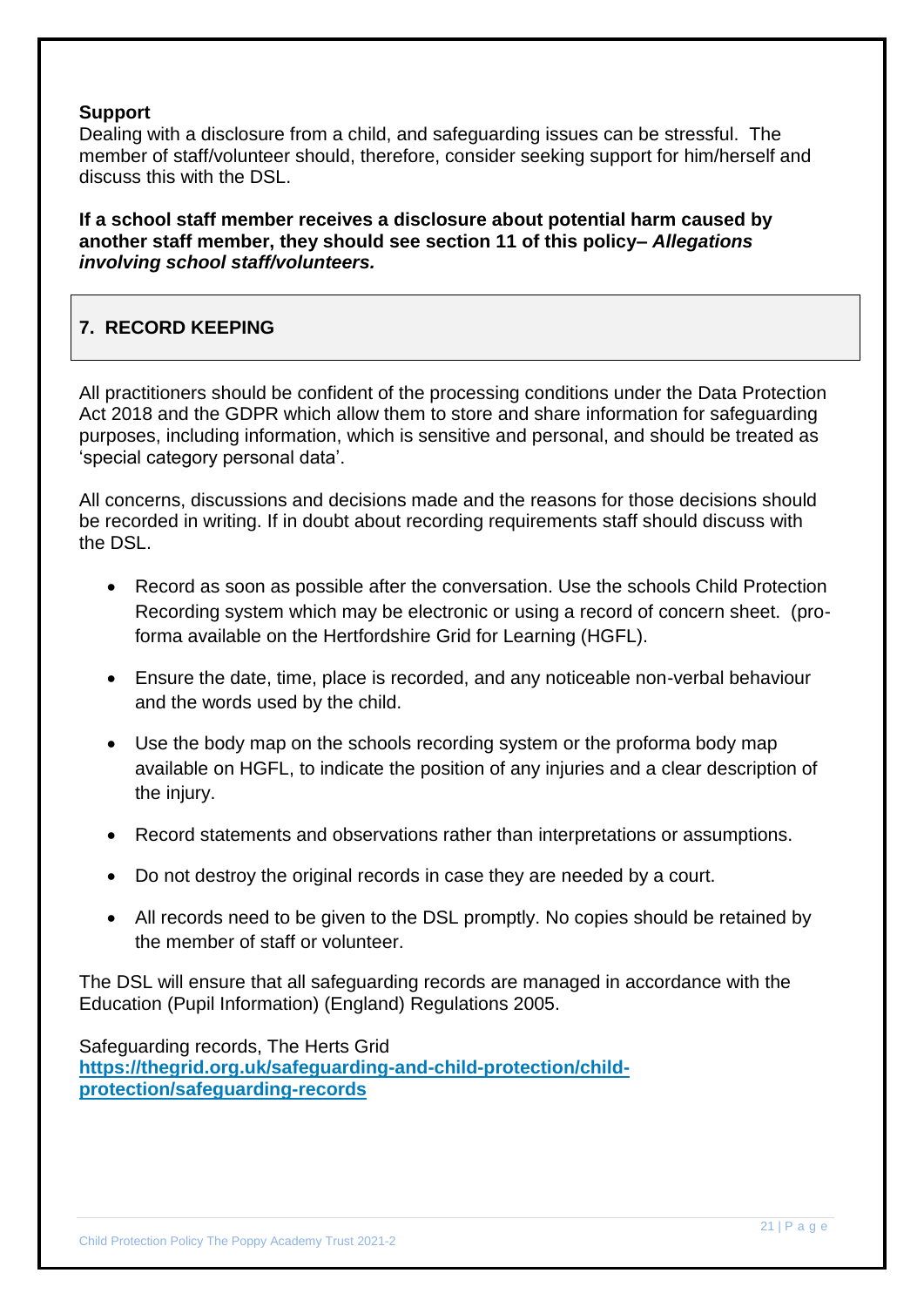# **8. CONFIDENTIALITY**

Safeguarding children raises issues of confidentiality that must be clearly understood by all staff/volunteers in schools.

- All staff in schools, both teaching and non-teaching staff, have a responsibility to share relevant information about the protection of children with other professionals, particularly the investigative agencies.
- Staff/volunteers who receive information about children and their families in the course of their work should share that information only within appropriate professional contexts.

# **9. SCHOOL PROCEDURES**

#### **Please see Appendix 3: KCSiE (DfE 2021) pg.23**

If any member of staff is concerned about a child, he or she must inform the DSL. The DSL will decide whether the concerns should be raised to Children's Services and if deemed to have met the threshold a Child Protection Contact Referral will be completed. If a Child Protection Contact Referral to Children's Services is made the DSL will discuss the referral with the parents, unless to do so would place the child at further risk of harm.

While it is the DSL's role to make Child Protection Contact Referrals, any staff member can make a Child Protection Contact Referral to Children's Services if a child is in immediate danger or is at risk of harm (e.g. concern that a family might have plans to carry out FGM, Forced Marriage etc). In these circumstances a Child Protection Contact Referral should be made to Children's Services and/or the Police immediately. Where Child Protection Contact Referrals are made by another member of staff, the DSL should be informed as soon as possible.

If a **teacher** (persons employed or engaged to carry out teaching work at schools and other institutions in England) , in the course of their work in the profession, discovers that an act of Female Genital Mutilation (FGM) appears to have been carried out on a girl under the age of 18 the **teacher** must report this to the police via 101. **This is a mandatory reporting duty.** KCSiE (DfE 2021) pg. 131-132:

If the allegations raised are against other children, the school should follow section 4.4 of the Hertfordshire Safeguarding Children Partnership Procedures Manual – Children Who Abuse Others. Please see the school's anti-bullying policy for more details on procedures to minimise the risk of peer on peer abuse.

The member of staff must record information regarding the concerns on the same day. The recording must be a clear, precise and a factual account of any verbal disclosures and observations (record of concern pro-forma is available on the Hertfordshire Grid for Learning).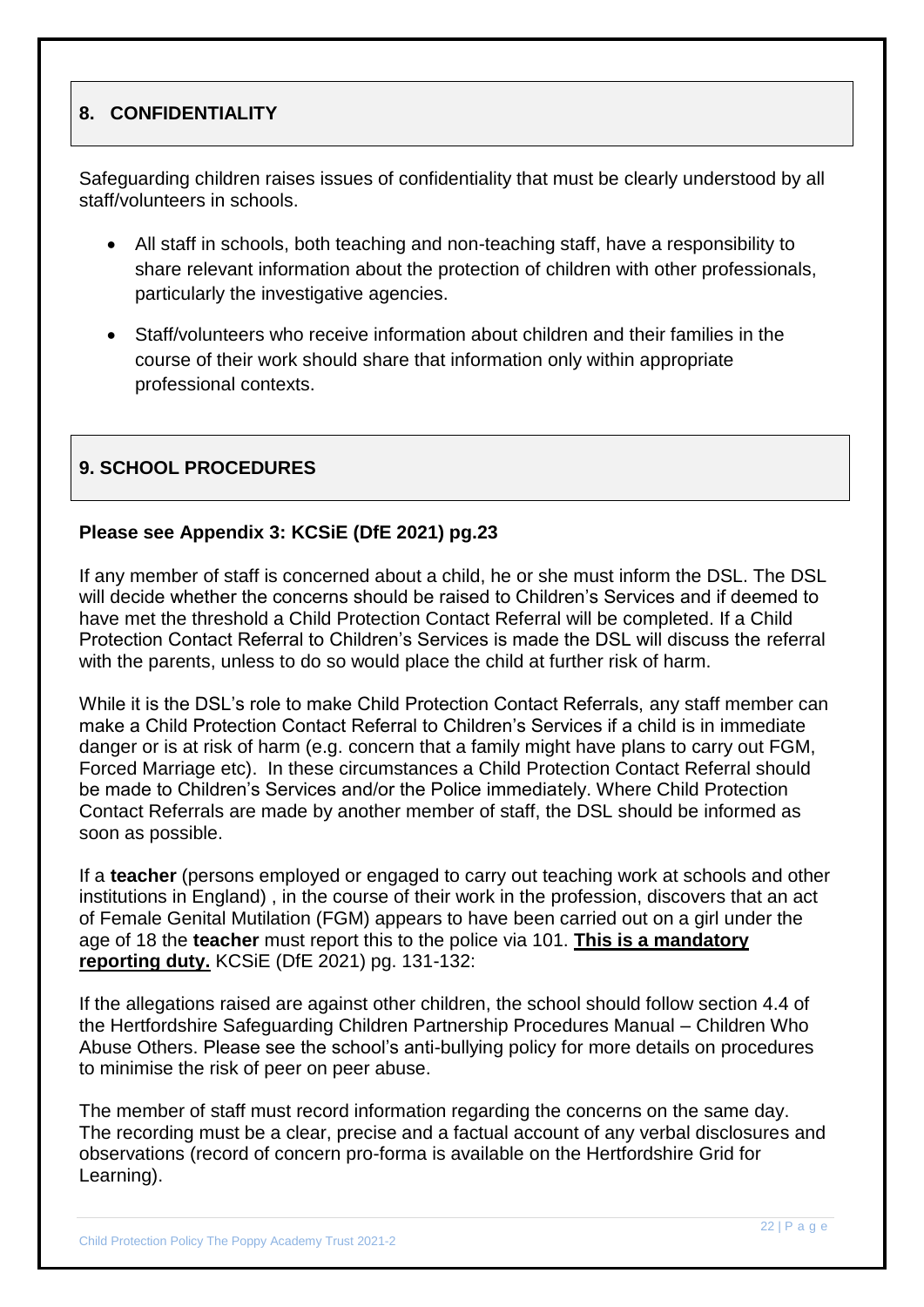Particular attention should be paid to the attendance and development of any child about whom the school has concerns, or who has been identified as being the subject of a Child Protection Plan and a written record will be kept.

If a pupil who is/or has been the subject of a child protection plan changes school, the DSL will inform the social worker responsible for the case and transfer the appropriate records to the DSL at the receiving school, in a secure manner, and separate from the child's academic file.

The DSL is responsible for making the senior leadership team aware of trends in behaviour that may affect pupil welfare. If necessary, training will be arranged.

# **10. COMMUNICATION WITH PARENTS**

The Poppy Academy Trust will ensure the Child Protection Policy is available publicly via the schools' website.

Parents should be informed prior to a Child Protection Contact Referral, unless it is considered to do so might place the child at increased risk of significant harm by:

- The behavioural response it prompts e.g. a child being subjected to abuse, maltreatment or threats / forced to remain silent if alleged abuser informed.
- Leading to an unreasonable delay.
- Leading to the risk of loss of evidential material.

(The school may also consider not informing parent(s) where this would place a member of staff at risk).

The school will endeavour to ensure that parents understand the responsibilities placed on the school staff for safeguarding children.

Where reasonably possible schools and colleges should hold more than one emergency contact number for each pupil and student. KCSiE (DfE 2021) pg. 26.

Further guidance around information sharing can be located within; **Information sharing Advice for practitioners providing safeguarding services to children, young people, parents and carers** *(*DfE, 2018);

**[https://www.gov.uk/government/publications/safeguarding-practitioners](https://www.gov.uk/government/publications/safeguarding-practitioners-information-sharing-advice)[information-sharing-advice](https://www.gov.uk/government/publications/safeguarding-practitioners-information-sharing-advice)**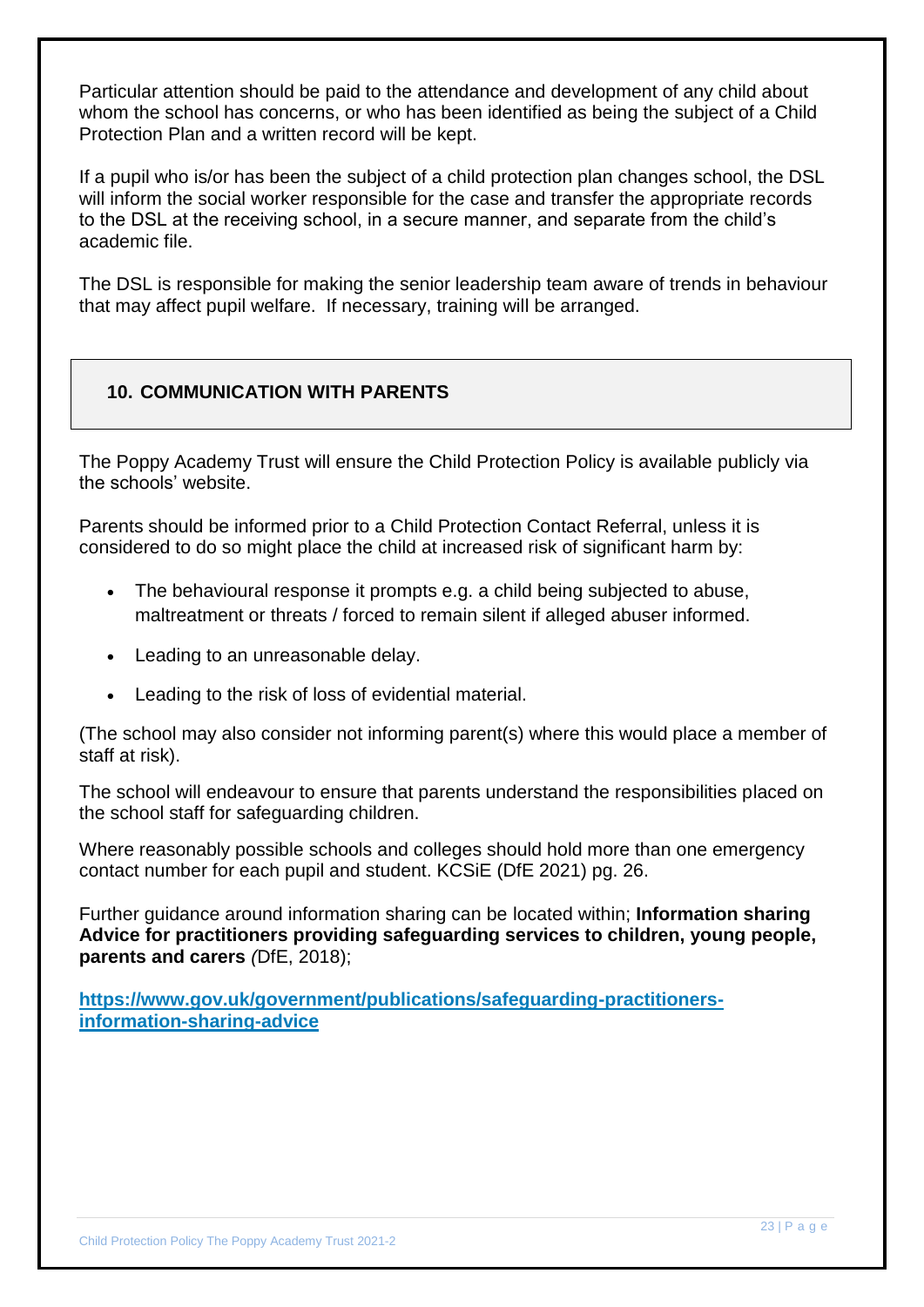# **11. ALLEGATIONS OF ABUSE MADE AGAINST ADULTS WHO WORK WITH CHILDREN AND YOUNG PEOPLE**

# **An allegation is any information which indicates that a member of staff/volunteer may have:**

- Behaved in a way that has harmed a child or may have harmed a child.
- Possibly committed a criminal offence against or related to a child.
- Behaved towards a child or children in a way which indicates he or she would pose a risk of harm to children or
- Behaved or may have behaved in a way that indicated they may not be suitable to work with children.

This relates to members of staff, supply staff and volunteers who are currently working in any school regardless of whether the school is where the alleged abuse took place. Allegations against a teacher who is no longer teaching should be referred to the police. Historical allegations of abuse should also be referred to the police.

## **What staff should do if they have concerns about another member of staff who may pose a risk of harm to children allegations against a professional:**

- If staff have safeguarding concerns, or an allegation is made about another member of staff (including supply staff and volunteers) posing a risk of harm to children, this is to be referred to the Executive Headteacher or the Heads of Schools
- Where the Executive Headteacher is the subject of an allegation, the chair of governors, or the chair of the management committee, should discuss the allegation immediately with the Local Authority Designated Officer(s) LADO.

Staff may consider discussing any concerns with the designated senior lead (DSL) for safeguarding and if appropriate make any referral via them.

The Chair of Governors at Fair Field Junior School is:

| NAME:         | <b>CONTACT NUMBER:</b>                  |
|---------------|-----------------------------------------|
| Jane Williams | 07917728868                             |
|               | 10 I 10 A 10 A 10 A 20 10 A 20 10 11 22 |

In the absence of the Chair of Governors, the Vice Chair should be contacted. The Vice Chair in this school is:

| NAME:          | <b>CONTACT NUMBER:</b> |
|----------------|------------------------|
| Sonali Kotecha | 07958660772            |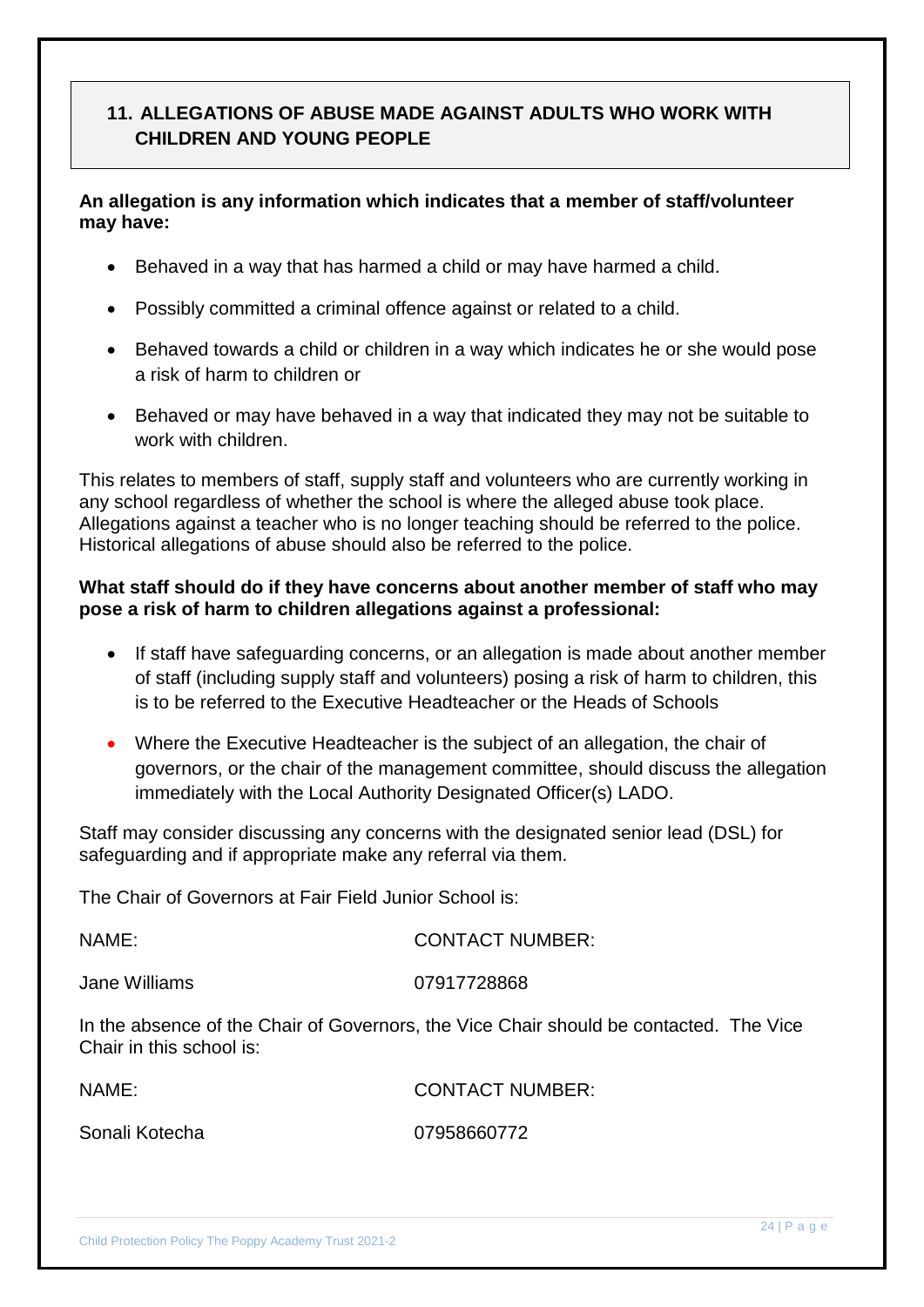The Chair of Governors at St John's Infant and Nursery School is:

NAME: CONTACT NUMBER:

Biddie O'Connor 07557952584

In the absence of the Chair of Governors, the Vice Chair should be contacted. The Vice Chair in this school is:

| NAME:          | <b>CONTACT NUMBER:</b> |
|----------------|------------------------|
| Nicola Mullett | 07976985050            |

The person to whom an allegation is first reported should take the matter seriously and keep an open mind. S/he should not investigate or ask leading questions if seeking clarification; it is important not to make assumptions. Confidentiality should not be promised and the person should be advised that the concern will be shared on a 'need to know' basis only.

Actions to be taken include making an immediate written record of the allegation using the informant's words – including time, date and place where the alleged incident took place, brief details of what happened, what was said and who was present. This record should be signed, dated and immediately passed on to the Head Teacher.

The recipient of an allegation must **not** unilaterally determine its validity, and failure to report it in accordance with procedures is a potential disciplinary matter.

The Executive Headteacher/Chair of Governors will not investigate the allegation itself, or take written or detailed statements, but will assess whether it is necessary to refer the concern to the Local Authority Designated Officer (LADO Threshold Guidance may be used to inform this decision – found at

**[https://hertsscb.proceduresonline.com/chapters/p\\_manage\\_alleg.html](https://hertsscb.proceduresonline.com/chapters/p_manage_alleg.html)**

#### **Children's Services – 0300 123 4043 SOOHS (Out of Hours Service-Children's Services) – 0300 123 4043**

If the allegation meets any of the four criteria set out at the start of this section, contact should always be made with the Local Authority Designated Officer without delay.

If it is decided that the allegation requires a child protection strategy meeting or joint evaluation meeting, this will take place in accordance with section 4.1 of the Hertfordshire Safeguarding Children Partnership Procedures Manual.

If it is decided it does not require a child protection strategy meeting or joint evaluation meeting, the LADO will provide the employer with advice and support on how the allegations should be managed.

The Executive Headteacher should, as soon as possible, **following briefing** from the Local Authority Designated Officer inform the subject of the allegation.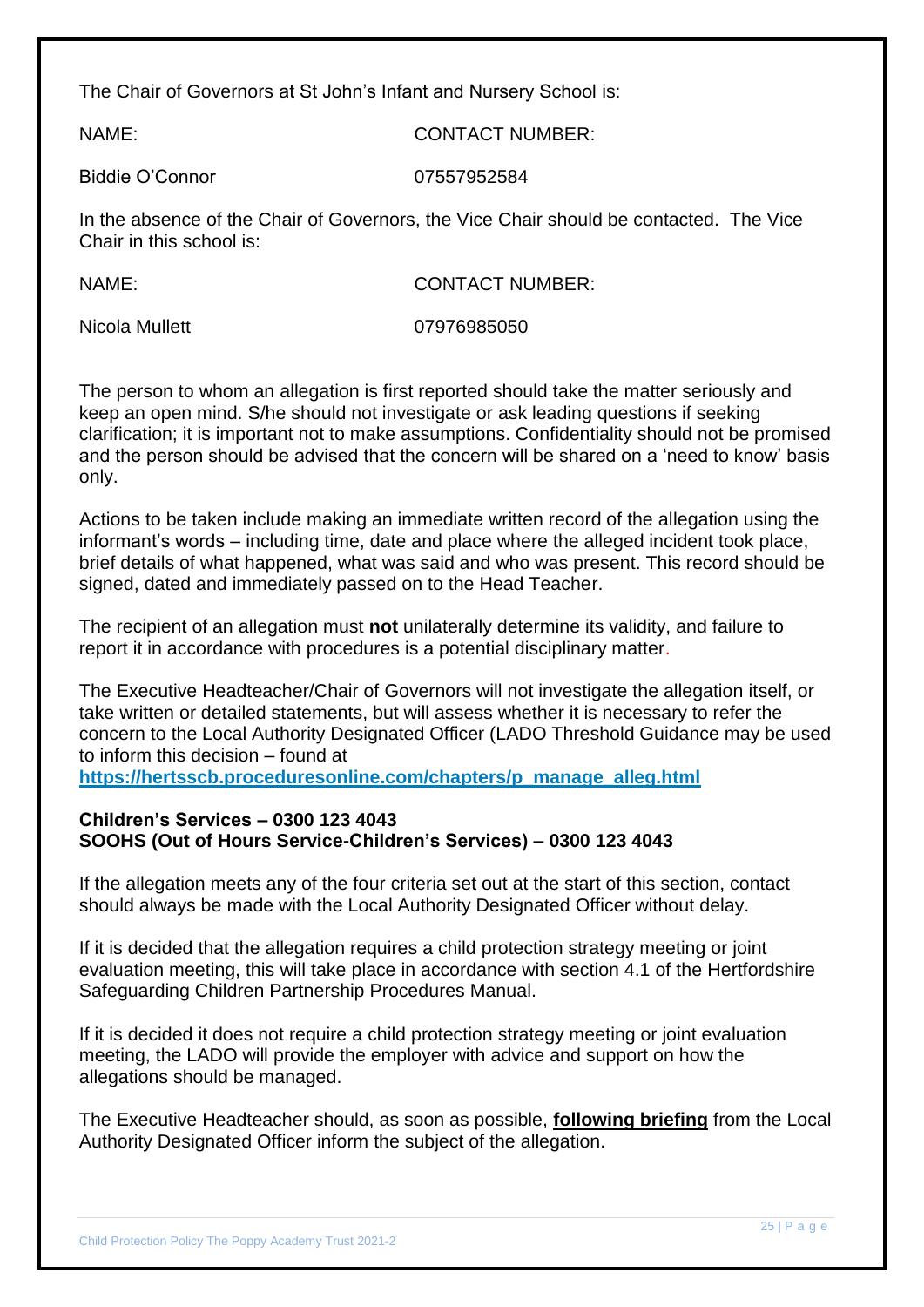**For further information see** Hertfordshire Safeguarding Children Partnership Procedures Manual Section 5.1.5 [Managing Allegations Against Adults who work with Children and](http://www.proceduresonline.com/herts_scb/chapters/p_manage_alleg.html)  [Young People](http://www.proceduresonline.com/herts_scb/chapters/p_manage_alleg.html) 

Where a staff member feels unable to raise an issue with their employer/through the whistleblowing procedure or feels that their genuine concerns are not being addressed, other whistleblowing channels may be open to them:

- Children's Services 0300 123 4043
- NSPCC whistleblowing helpline is available for staff who do not feel able to raise concerns regarding child protection failures internally. Staff can call: 0800 028 0285 – line is available from 8:00 AM to 8:00 PM, Monday to Friday and Email: **[help@nspcc.org.uk](mailto:help@nspcc.org.uk)**

# **What school staff should do if they have concerns about safeguarding practices within the school?**

- All staff and volunteers should feel able to raise concerns about poor or unsafe practice and potential failures in the school or education setting's safeguarding arrangements.
- Appropriate whistleblowing procedures, which are suitably reflected in staff training and staff behaviour policies, should be in place for such concerns to be raised with the school's senior leadership team.

#### **Safer working practice**

To reduce the risk of allegations, all staff should be aware of safer working practice and should be familiar with the guidance contained in the staff code of conduct and Safer Recruitment Consortium document *Guidance for safer working practice for those working with children and young people in education settings (May 2019) and also Addendum April 2020* available at

**<https://www.saferrecruitmentconsortium.org/>**

The document seeks to ensure that the responsibilities of school leaders towards children and staff are discharged by raising awareness of illegal, unsafe, unprofessional and unwise behaviour. This includes guidelines for staff on positive behaviour management in line with the ban on corporal punishment **(**School Standards and Framework Act 1998**).** Please see the school/college's behaviour management policy for more information.

#### **HSCP escalation and complaints procedure link**

**[https://hertsscb.proceduresonline.com/chapters/p\\_resolution\\_disagree.html](https://hertsscb.proceduresonline.com/chapters/p_resolution_disagree.html)**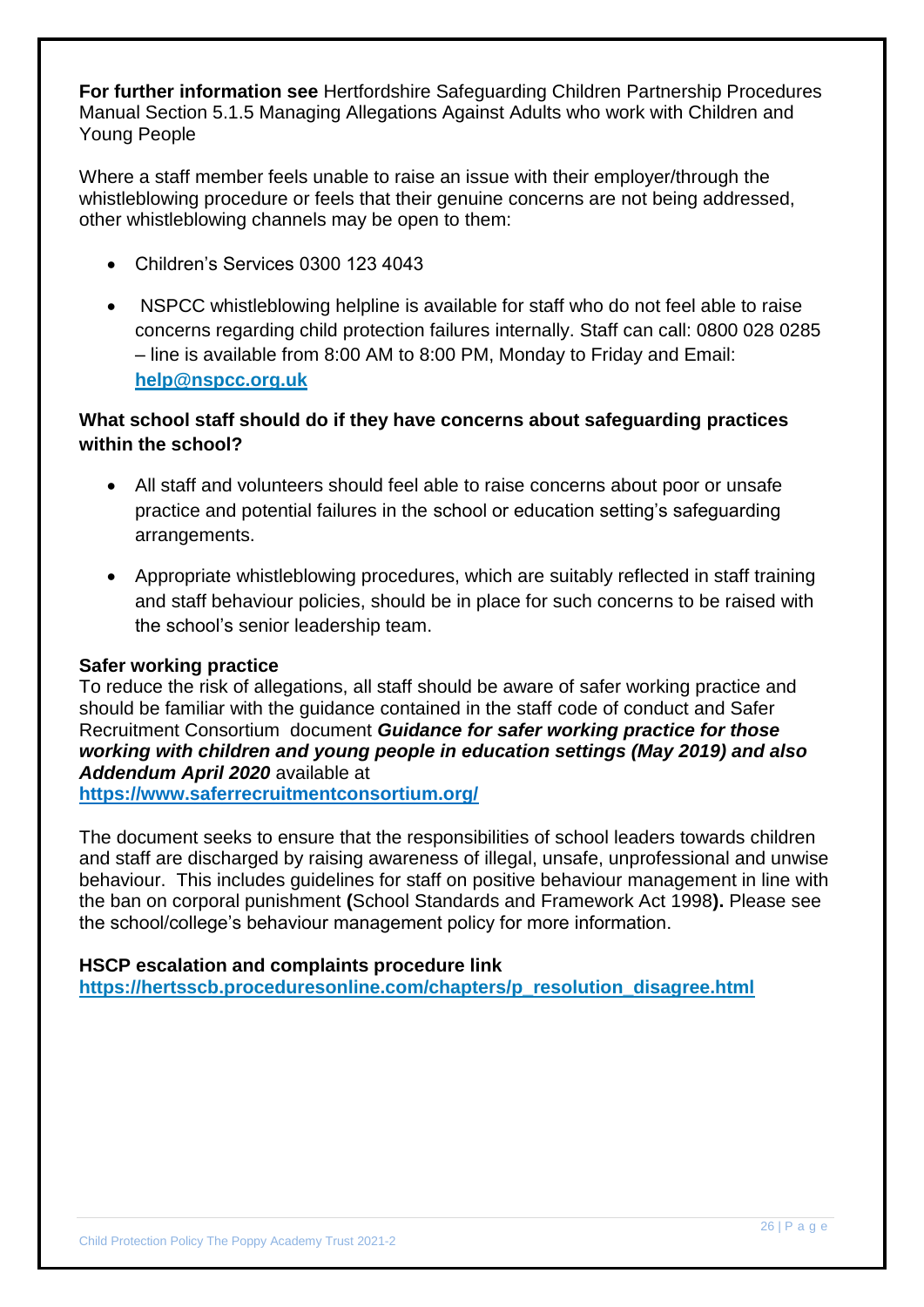#### **APPENDIX 1: KCSiE (DfE 2021) Part One OR Annex A: Information for all school staff Annex B: Further information**

On publication of this Child Protection Policy, September 2021, the CPSLO Service has decided to provide the hyperlink only to KCSiE rather than the document in its entirety, due to the potential for updates to the content.

**All** staff that have direct working with children should have access and have read Part one OR Annex A and Annex B (which provides further information specific forms of abuse and safeguarding issues) of this statutory guidance. Those staff who do not work directly with children should read **either Part one or Annex A** (a condensed version of Part one) of this guidance. This is entirely a matter for the school or college and will be based on their assessment of which guidance will be most effective for their staff to safeguard and promote the welfare of children**.** All Staff should also have the opportunity to seek clarity from designated staff for any content.

This is to assist staff to understand their role and discharge their responsibilities as set out in this guidance.

We highly recommend that staff are asked to sign to say they have read these sections (please see Appendix 2 below) and should subsequently be re-directed to these documents again should any changes occur.

#### **Link to KCSiE (DfE, 2021):**

**[https://assets.publishing.service.gov.uk/government/uploads/system/uploads/attach](https://assets.publishing.service.gov.uk/government/uploads/system/uploads/attachment_data/file/999348/Keeping_children_safe_in_education_2021.pdf) [ment\\_data/file/999348/Keeping\\_children\\_safe\\_in\\_education\\_2021.pdf](https://assets.publishing.service.gov.uk/government/uploads/system/uploads/attachment_data/file/999348/Keeping_children_safe_in_education_2021.pdf)**

**Annex G** KCSiE (DfE 2021): Substantive changes from September 2021: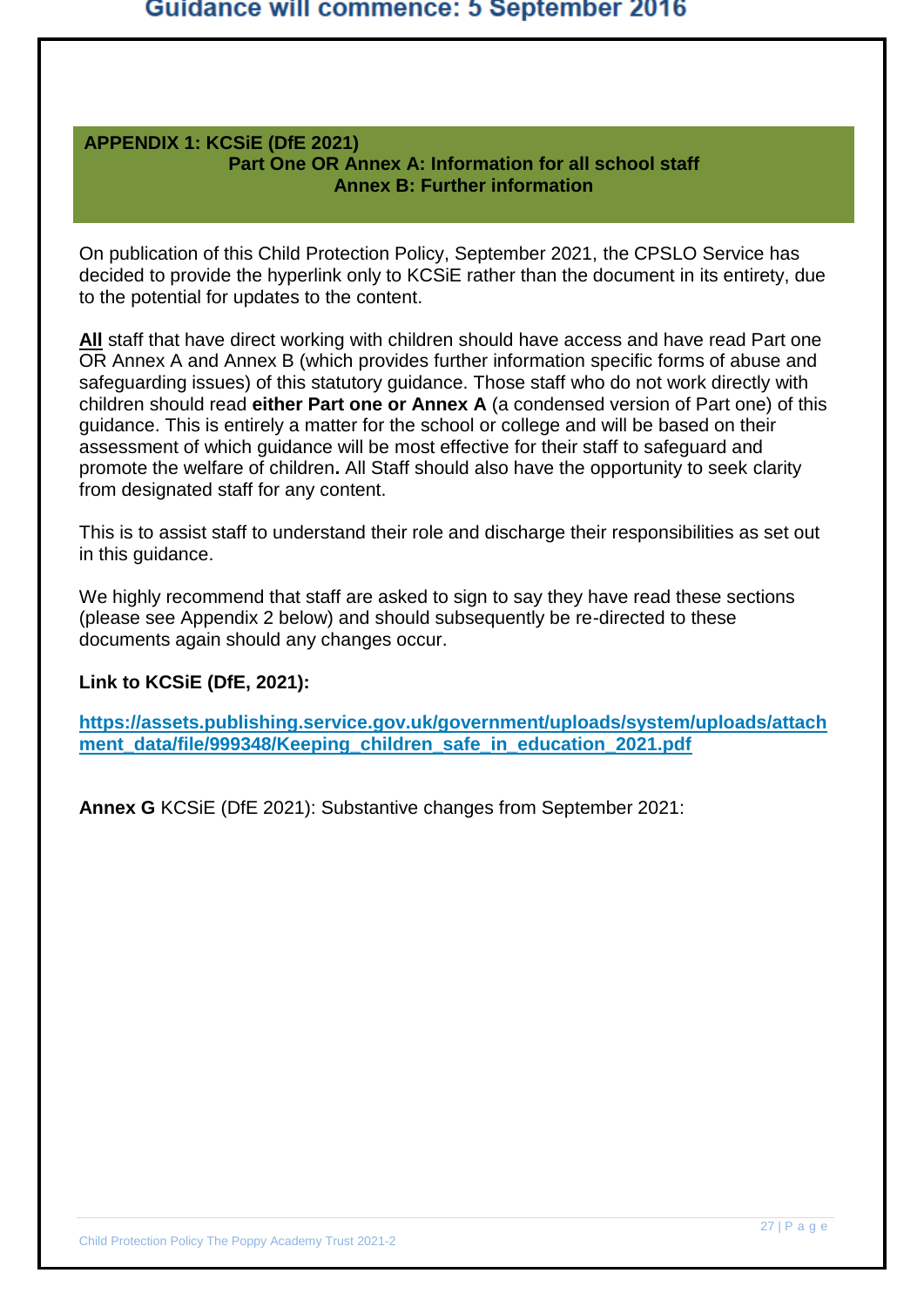| <b>APPENDIX 2:</b><br><b>DECLARATION FOR STAFF</b><br><b>Child Protection Policy and KCSIE DfE 2021</b>                                                               |
|-----------------------------------------------------------------------------------------------------------------------------------------------------------------------|
|                                                                                                                                                                       |
| <b>The Poppy Academy Trust</b>                                                                                                                                        |
|                                                                                                                                                                       |
| Please sign and return to the school office by _________________________________                                                                                      |
|                                                                                                                                                                       |
| have read and am familiar with the contents of<br>the following documents and understand my role and responsibilities as set out in these<br>document(s).:            |
| (1) The School's Child Protection Policy<br>(2) Part One OR Annex A (delete as appropriate) and Annex B of 'Keeping Children<br>Safe in Education' DfE Guidance, 2021 |
| I am aware that the DSLs/DDSLs are:                                                                                                                                   |
|                                                                                                                                                                       |
|                                                                                                                                                                       |
|                                                                                                                                                                       |
|                                                                                                                                                                       |
|                                                                                                                                                                       |
|                                                                                                                                                                       |
|                                                                                                                                                                       |
| and I am able to discuss any concerns that I may have with them.                                                                                                      |
| I know that further guidance, together with copies of the policies mentioned above, are<br>available on the school server.                                            |
|                                                                                                                                                                       |
| Date_________________________                                                                                                                                         |
|                                                                                                                                                                       |
|                                                                                                                                                                       |
|                                                                                                                                                                       |
|                                                                                                                                                                       |
|                                                                                                                                                                       |
|                                                                                                                                                                       |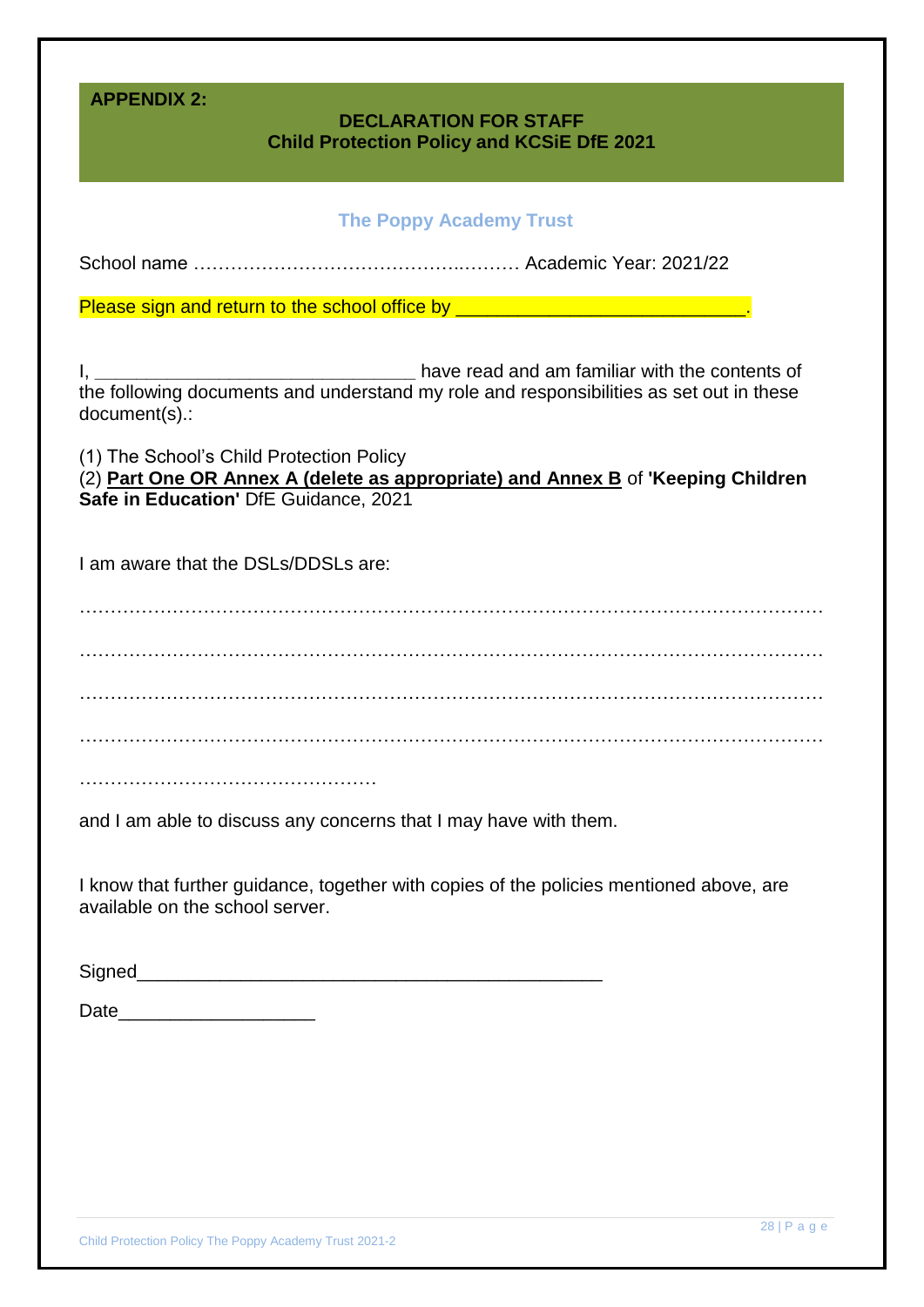#### **APPENDIX 3: ACTIONS WHERE THERE ARE CONCERNS ABOUT A CHILD Flowchart**



Page 23 of KCSIE 2021

#### **The National Police Chiefs' Council-** *When to call the police* **guidance**

This advice covers incidents on school and college premises where students have potentially committed a crime. It provides guidance on what schools and colleges should bear in mind when considering contacting the police. This advice covers the following situations:

- Assault
- Criminal damage
- Cyber crime
- Drugs
- Harassment
- Sexual offences
- Theft
- Weapons

This advice aims to support schools and college to make defensible decisions when considering whether to involve the police. Further guidance can be found at;

**[https://www.npcc.police.uk/documents/Children%20and%20Young%20people/When%20to%20call%2](https://www.npcc.police.uk/documents/Children%20and%20Young%20people/When%20to%20call%20the%20police%20guidance%20for%20schools%20and%20colleges.pdf) [0the%20police%20guidance%20for%20schools%20and%20colleges.pdf](https://www.npcc.police.uk/documents/Children%20and%20Young%20people/When%20to%20call%20the%20police%20guidance%20for%20schools%20and%20colleges.pdf)**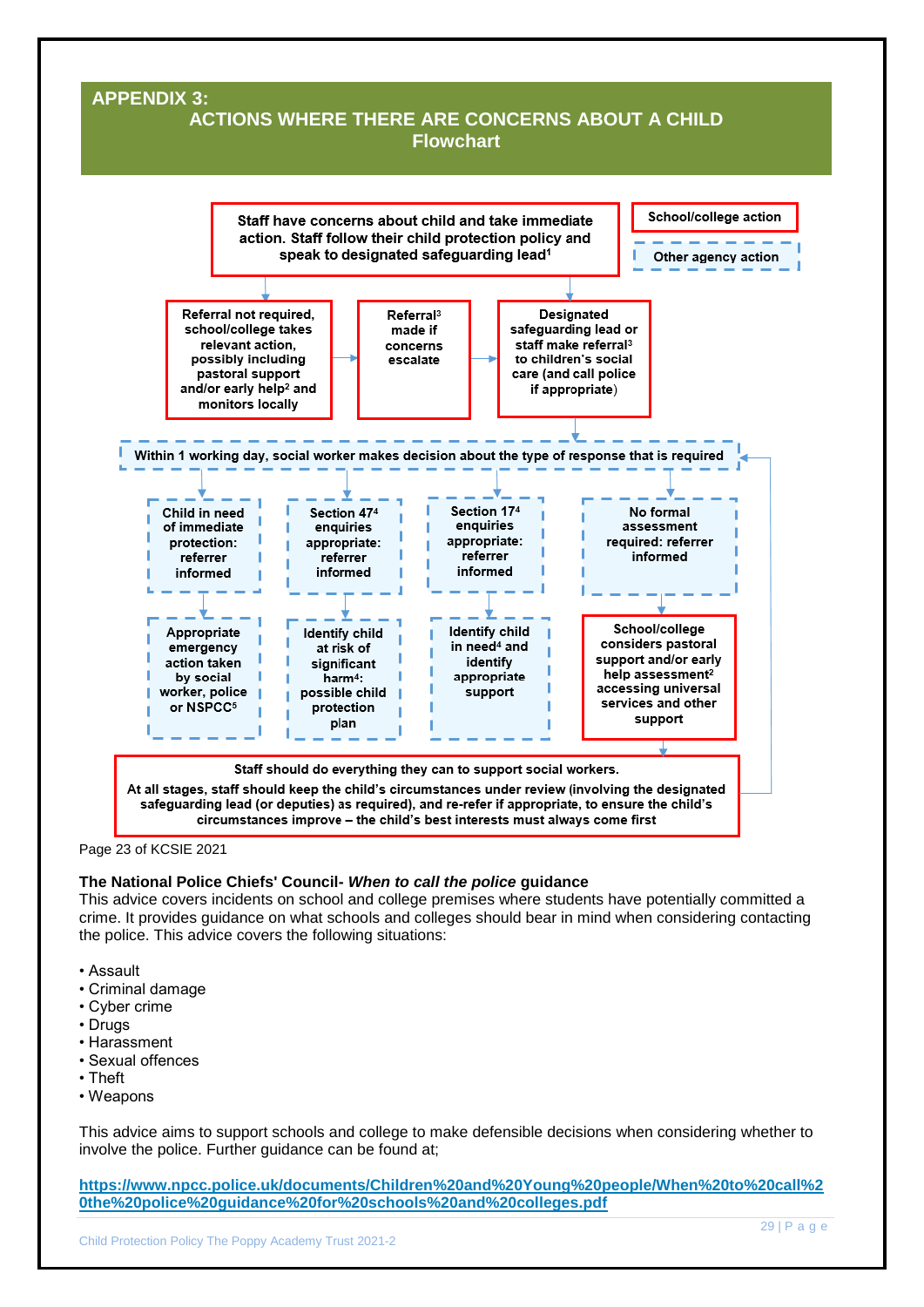#### **APPENDIX 4: OPERATION ENCOMPASS – Information sharing from Police regarding Domestic Abuse notifications (2nd December 2019)**

#### **Operation Encompass Safeguarding Statement:**

- Our school is part of Operation Encompass. This is a police and education early intervention safeguarding partnership which supports children and young people who experience Domestic Abuse.
- Operation Encompass means that the police will share information about Domestic Abuse incidents with our school PRIOR to the start of the next school day when they have been called to a domestic incident.
- Our parents are fully aware that we are an Operation Encompass school.
- The Operation Encompass information is stored in line with all other confidential safeguarding and child protection information.
- The Key Adult has also led training for all school staff and Governors about Operation Encompass, the prevalence of Domestic Abuse and the impact of this abuse on children. We have also discussed how we can support our children following the Operation Encompass notification.
- We are aware that we must do nothing that puts the child/ren or the non-abusing adult at risk.
- The Safeguarding Governor will report on Operation Encompass in the termly report to Governors. All information is anonymised for these reports.
- The Key Adult has used the Operation Encompass Toolkit to ensure that all appropriate actions have been taken by the school.

OUR KEY ADULT at Poppy Academy Trust is the Executive Headteacher, Alice Aharon.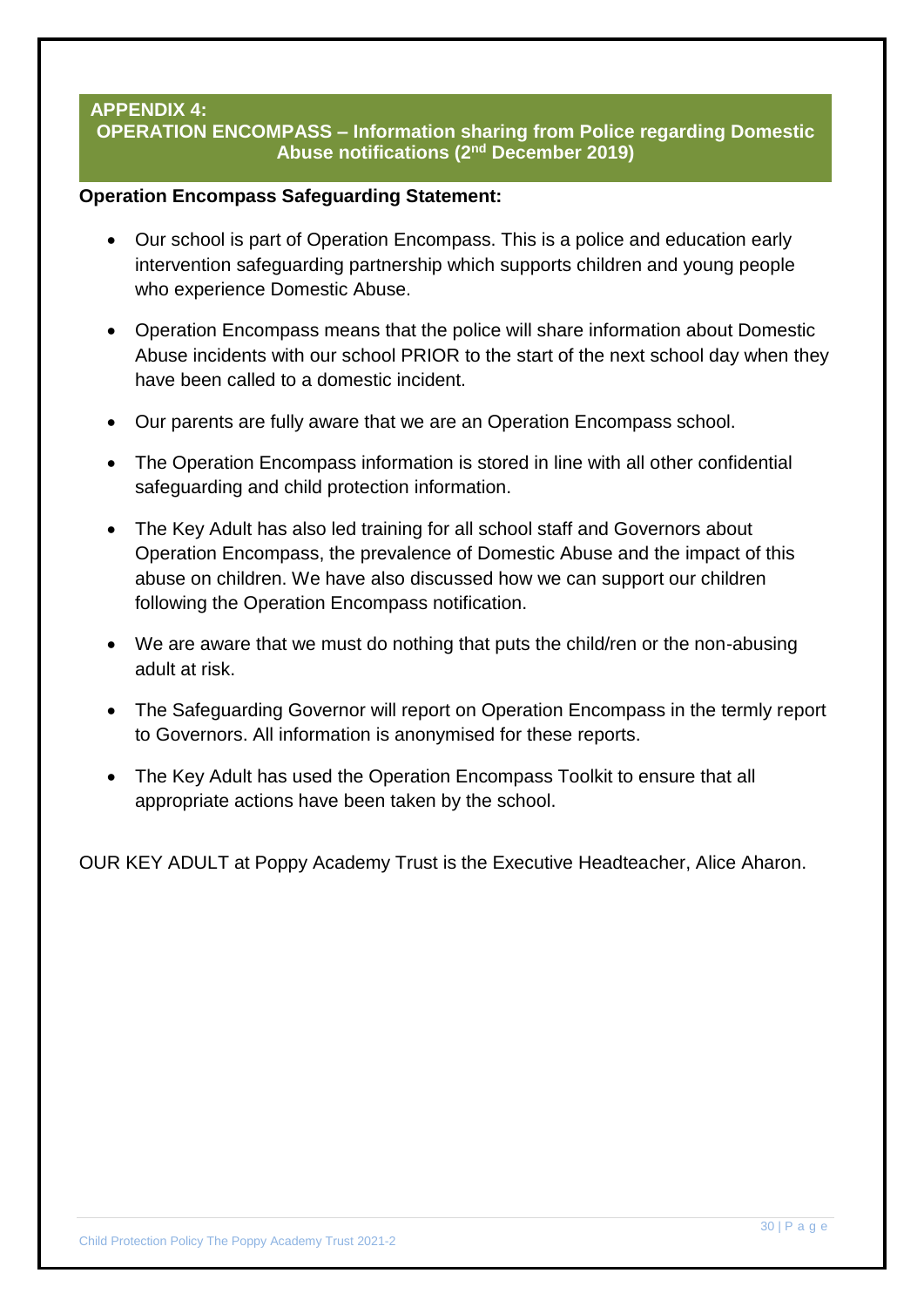# **Key contacts at** The Poppy Academy Trust

**Key contacts at** St John's School

| <b>Role</b>                                | <b>Name</b>     | <b>Contact number</b> | <b>Email</b>                                 |
|--------------------------------------------|-----------------|-----------------------|----------------------------------------------|
| <b>Designated</b><br>Safeguarding<br>Lead  | Davinia Leggett | 07931581427           | d.leggett@stjohnsradlett.herts.sch.uk        |
| <b>Deputy</b><br><b>Designated</b>         | Alice Aharon    | 07415120459           | head@stjohnsradlett.herts.sch.uk             |
| <b>Safeguarding</b><br>Lead (s)            | Laura Barnes    | 07971958364           | I.barnes@stjohnsradlett.herts.sch.uk         |
| <b>Executive</b><br><b>Headteacher</b>     | Alice Aharon    | 07415120459           | head@stjohnsradlett.herts.sch.uk             |
| <b>Chair of</b><br><b>Governors</b>        | Biddie O'Connor |                       | chairofgovernors@stjohnsradlett.herts.sch.uk |
| <b>Vice Chair of</b><br><b>Governors</b>   | Nicola Mullett  |                       | n.mullett@stjohnsradlett.herts.sch.uk        |
| <b>Trust</b><br>Safeguarding<br><b>CEO</b> | Alice Aharon    |                       | head@stjohnsradlett.herts.sch.uk             |
| Safeguarding<br><b>Governor</b>            | Nicola Mullett  |                       | n.mullett@stjohnsradlett.herts.sch.uk        |

**Key contacts at** Fair Field Junior School

| <b>Role</b>                                       | <b>Name</b>          | <b>Contact number</b> | <b>Email</b>                            |
|---------------------------------------------------|----------------------|-----------------------|-----------------------------------------|
| <b>Designated</b><br><b>Safeguarding</b><br>Lead  | Renu Chotai          | 07985527662           | senco@fairfield.herts.sch.uk            |
| <b>Deputy</b><br><b>Designated</b>                | Catherine<br>Goodwin | 07956976909           | c.goodwin@fairfield.herts.sch.uk        |
| <b>Safeguarding</b><br>Lead (s)                   | Alice Aharon         | 07415120459           | head@fairfield.herts.sch.uk             |
| <b>Executive</b><br><b>Headteacher</b>            | Alice Aharon         | 07415120459           | head@fairfield.herts.sch.uk             |
| <b>Chair of</b><br><b>Governors</b>               | Jane Williams        |                       | chairofgovernors@fairfield.herts.sch.uk |
| <b>Vice Chair of</b><br><b>Governors</b>          | Sonali Kotecha       |                       | c/o admin@fairfield.herts.sch.uk        |
| <b>Trust</b><br><b>Safeguarding</b><br><b>CEO</b> | Alice Aharon         |                       |                                         |
| <b>Safeguarding</b><br><b>Governor</b>            | Shilpa Shah          |                       | c/o admin@fairfield.herts.sch.uk        |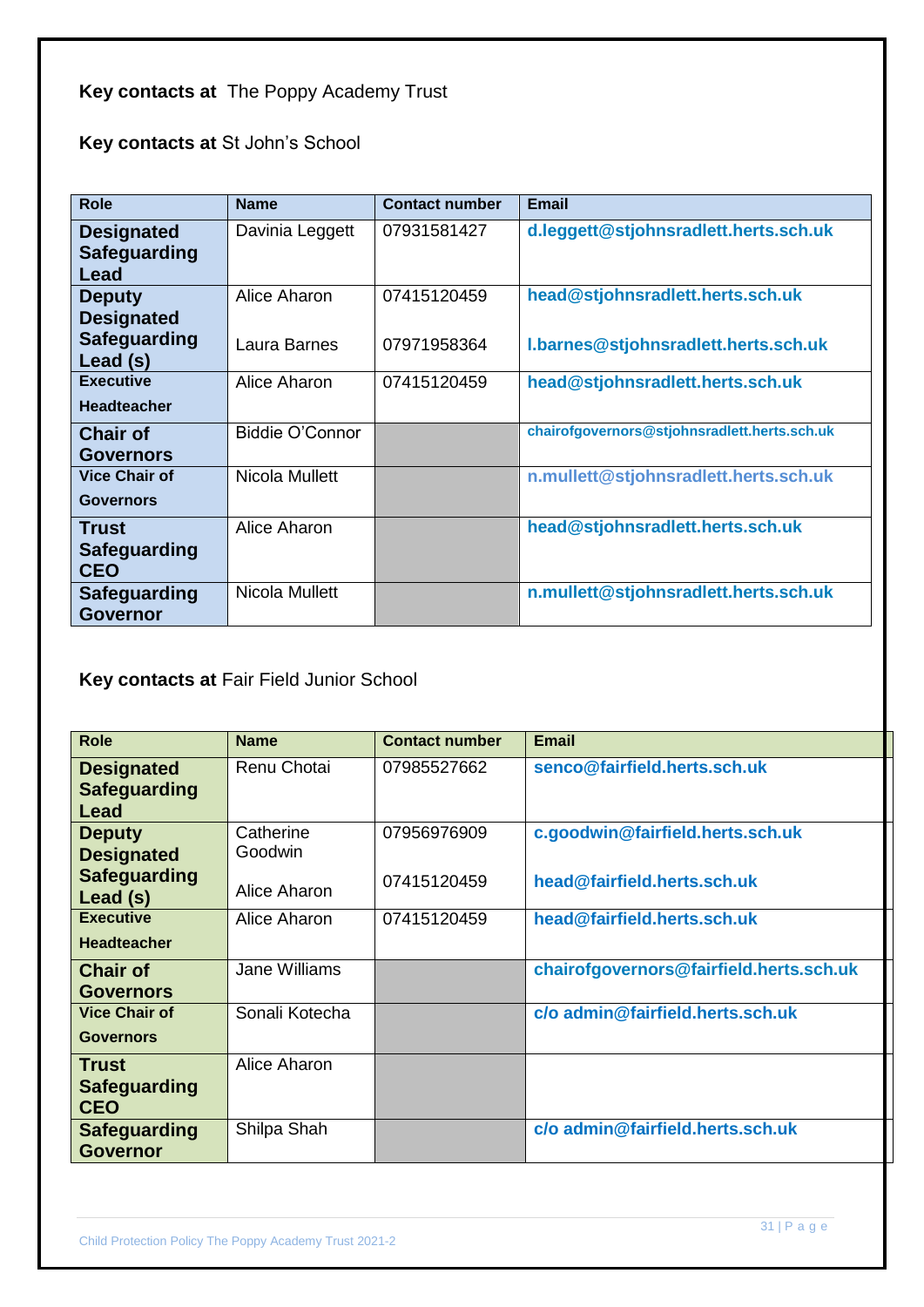#### **Children missing from education in accordance with setting attendance policy**

All children, regardless of their circumstances, are entitled to an efficient, full time education which is suitable to their age, ability, aptitude and any special educational needs they may have. Children missing education are children of compulsory school age who are not registered pupils at a school and are not receiving suitable education otherwise than at a school. Children missing education are at significant risk of underachieving, being victims of harm, child sexual exploitation or radicalisation, and becoming NEET (not in education, employment or training) later in life.

Department for Education guidance makes it clear that in carrying out this duty, local authorities must have in place arrangements for joint working and information sharing with other local authorities and partner agencies. It also states that all agencies which come into contact with children must cooperate with the local authority's arrangements for identifying children thought to be missing from education.

Separate guidance is available for schools on Herts Grid for Learning; about the legitimate removal of pupils from a school roll. A child legitimately removed from roll is not in most cases missing from education and all schools, including academies and independent schools are legally required to notify the local authority when they remove/plan to remove a child from their roll.

#### **APPENDIX 5:**

**Ofsted school Inspection Handbook September 2021**

This handbook is primarily a guide for inspectors on how to carry out school inspections. However, it is made available to schools and other organisations to ensure that they are informed about the processes and procedures of inspection. It seeks to balance the need for consistency in inspections with the flexibility required to respond to the individual circumstances of each school.

On publication of this Child Protection Policy, September 2021, the CPSLO Service has decided to provide the hyperlink only to the Ofsted School Inspection Handbook rather than the document in its entirety, due to the potential for updates to the content. **[https://www.gov.uk/government/publications/school-inspection-handbook](https://www.gov.uk/government/publications/school-inspection-handbook-eif/schools-inspection-handbook-for-september-2021)[eif/schools-inspection-handbook-for-september-2021](https://www.gov.uk/government/publications/school-inspection-handbook-eif/schools-inspection-handbook-for-september-2021)**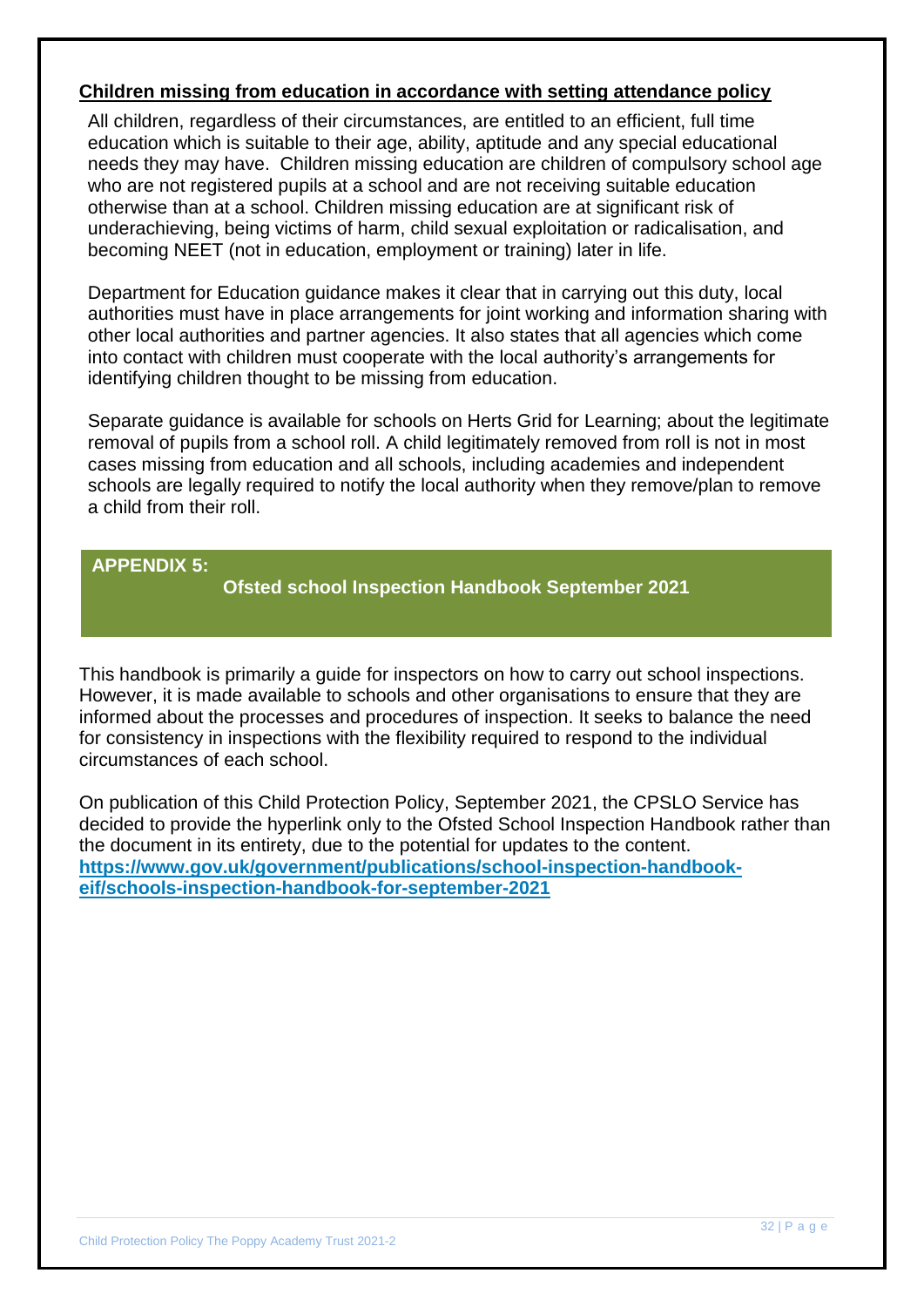#### **APPENDIX 6:**

#### **Sexual violence and sexual harassment between children in schools and colleges guidance (2021)**

This is advice provided by the Department for Education (the department). Its focus is child on child sexual violence and sexual harassment at schools and colleges. The advice covers children of all ages, from primary through to secondary stage and into colleges and online. For the purposes of this advice, a child is anyone under the age of 18. Whilst the focus of the advice is on protecting and supporting children, schools and colleges should of course protect any adult students and engage with adult social care, support services and the police as required.

The advice sets out what sexual violence and sexual harassment is, how to minimise the risk of it occurring and what to do when it does occur or is alleged to have occurred. The advice highlights best practice and cross-references other advice, statutory guidance and the legal framework.

It is for individual schools and colleges to develop their own policies and procedures. It is important that policies and procedures are developed in line with their legal obligations, including the Human Rights Act 1998 and the Equality Act 2010, especially the Public Sector Equality Duty, and their local multi-agency safeguarding arrangements. It is important that schools and colleges consider how to reflect sexual violence and sexual harassment in their whole school or college approach to safeguarding and in their child protection policy.

On publication of this Child Protection Policy, September 2021, the CPSLO Service has decided to provide the hyperlink to the document rather than the document in its entirety, due to the potential for updates to the content.

**[https://assets.publishing.service.gov.uk/government/uploads/system/uploads/attachment\\_d](https://assets.publishing.service.gov.uk/government/uploads/system/uploads/attachment_data/file/999239/SVSH_2021.pdf) [ata/file/999239/SVSH\\_2021.pdf](https://assets.publishing.service.gov.uk/government/uploads/system/uploads/attachment_data/file/999239/SVSH_2021.pdf)**

#### **APPENDIX 7:**

#### **Online Safety Guidance**

On publication of this Child Protection Policy, September 2021, the CPSLO Service has decided to signpost to the document rather than provide the document in its entirety, due to the potential for updates to the content.

**Annex D**: KCSiE (DfE,2021) for national guidance

Hertfordshire Guidance:

**[https://thegrid.org.uk/safeguarding-and-child-protection/online-safety/online-safety-national](https://thegrid.org.uk/safeguarding-and-child-protection/online-safety/online-safety-national-guidance)[guidance](https://thegrid.org.uk/safeguarding-and-child-protection/online-safety/online-safety-national-guidance)**

**APPENDIX 8:**

**Covid guidance into new academic year 2021-2022**

On publication of this Child Protection Policy, September 2021, the CPSLO Service has decided to provide the hyperlink to the document rather than the document in its entirety, due to the potential for updates to the content.

**<https://www.gov.uk/government/collections/guidance-for-schools-coronavirus-covid-19>**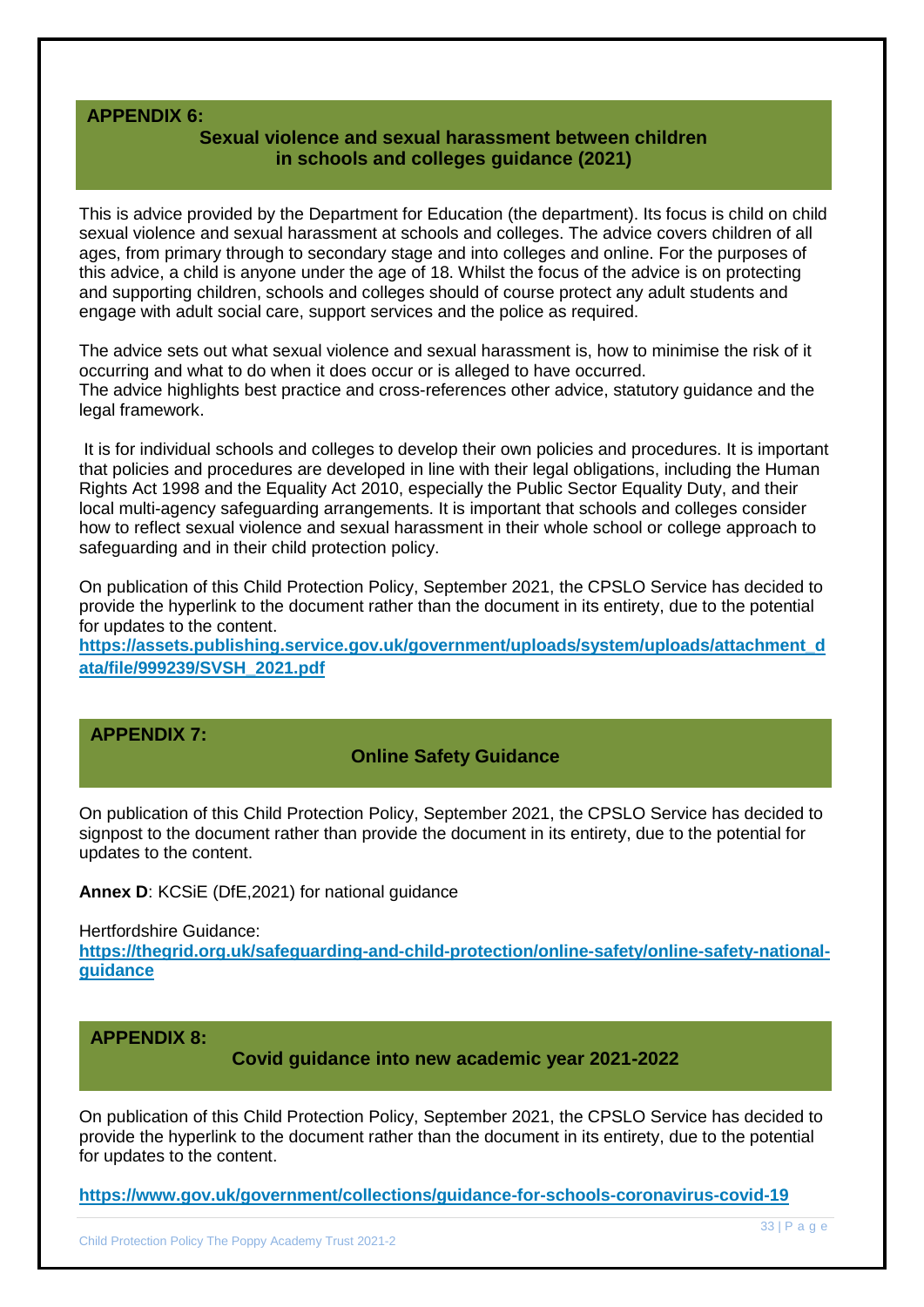## **APPENDIX 9:**

# **GDPR, data protection and Freedom of Information**

Officer Service, schools can contact the service desk for guidance.

Schools can also contact their legal providers.

Further information can be accessed at; **<https://ico.org.uk/for-organisations/>**

# **APPENDIX 10:**

**Table of substantive changes from previous CP policy**

| <b>SECTION OF POLICY</b>         | <b>CHANGES</b>                                                                                          |
|----------------------------------|---------------------------------------------------------------------------------------------------------|
| <b>Policy review</b>             | Adding of 'Academy'/ 'principal' and 'board of trustee' to reflect<br>settings that use these terms     |
| 1.Introduction                   | Addition of Annex A for staff who do not have direct work with<br>children                              |
|                                  | Addition of Supply staff, voluntary and contract worker<br>categories added                             |
|                                  | Addition of Online Safety training requirement                                                          |
|                                  | Page of KCSiE now referenced as Pg 31-33                                                                |
|                                  | Addition of 'best' interest of the child to reflect language in<br>KCSiE.                               |
| 2. Statutory<br><b>Framework</b> | Update pf 2021 edition of KCSIE referenced<br>Addition of recommended legislation used; Sexual violence |
|                                  | and sexual harassment between children in schools and<br>colleges (DfE 2017)                            |
| <b>3.DSL/DDSL</b>                | Updated section on recommended Training for DSL/ DDSL role<br>as stated in KCSiE 2021                   |
|                                  | Addition of Supply staff, voluntary and contract worker<br>categorised added.                           |
|                                  |                                                                                                         |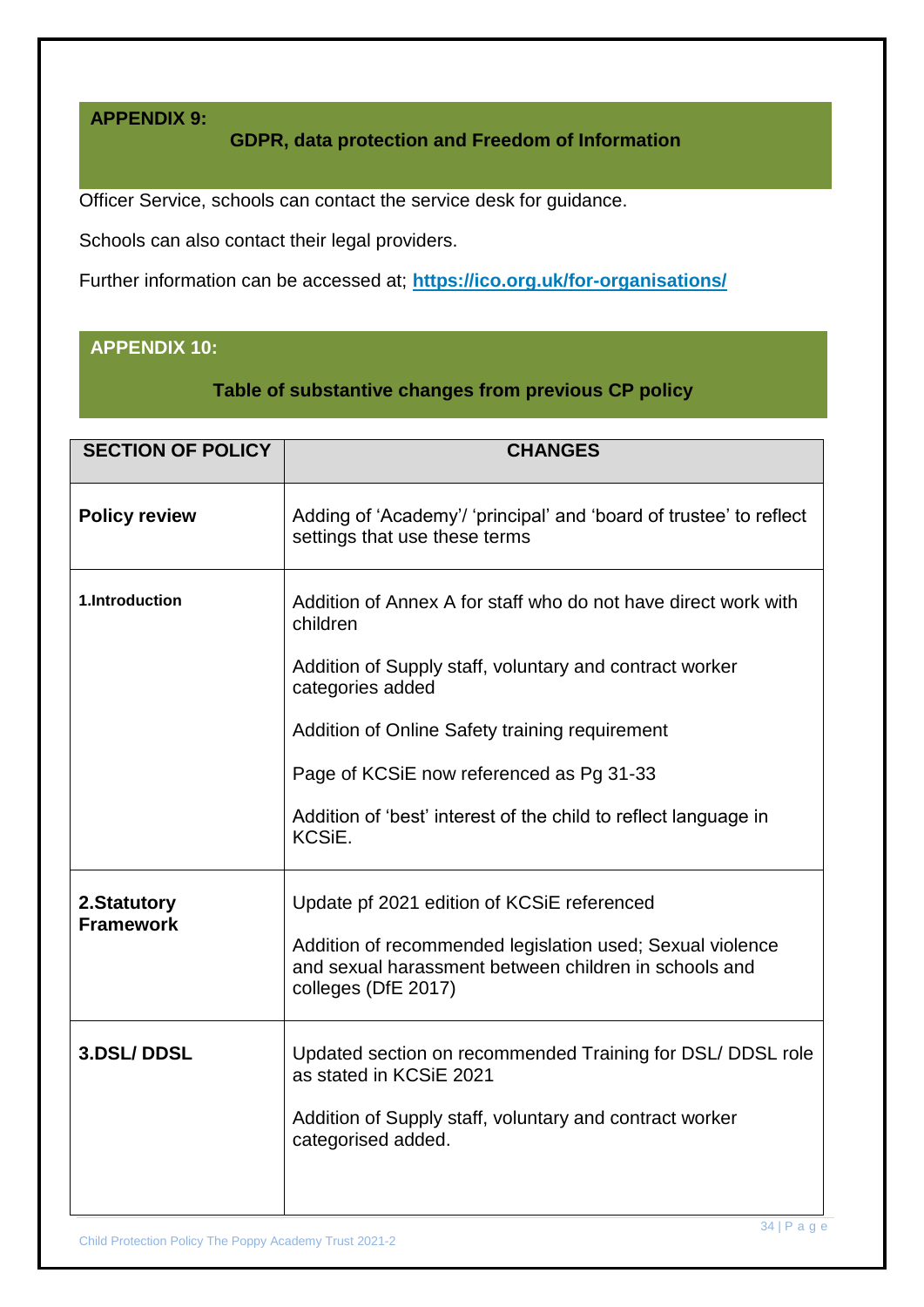| 4. The management of<br>safeguarding<br>(Governing Body,<br>proprietors and<br>management<br>committees) | 'Employee' added to code of conduct<br>Addition of Annex A added from KCSIE as an condensed<br>version of Part 1 as an alternative option for staff who do not<br>have direct contact working with children (as decided by<br>governors or proprietors).<br>Annex B KCSIE referenced as area now detailing specific<br>safeguarding issues.<br>'Trustee' added<br>Part 4 of KCSIE area now reflecting responding to allegations<br>against staff<br>Pg 57 referenced of KCSiE regarding information relating to<br>staff DBS checks                                                                      |
|----------------------------------------------------------------------------------------------------------|----------------------------------------------------------------------------------------------------------------------------------------------------------------------------------------------------------------------------------------------------------------------------------------------------------------------------------------------------------------------------------------------------------------------------------------------------------------------------------------------------------------------------------------------------------------------------------------------------------|
| 5. When to be<br>concerned                                                                               | Removal of Family and Parent descriptions on types of abuse.<br>'Child protection' added to contact referral due to being<br>renamed by Hertfordshire.<br>DSL's 'and their deputies' added to reflect joint responsibility of<br>deputies in reporting concerns related to safeguarding.<br>Part 5 of KCSIE referenced as area added in KCSIE 2021<br>relating to Child on Child sexual violence and sexual<br>harassment.<br>Annex B referenced now area of KCSiE relating to Child<br>Sexual Exploitation and Child Criminal Exploitation.<br>KCSIE Pg133 referenced in terms of schools PREVENT duty. |
| 6. Dealing with a<br><b>Disclosure</b>                                                                   | Area added around Third party disclosures                                                                                                                                                                                                                                                                                                                                                                                                                                                                                                                                                                |
| <b>7. Record Keeping</b>                                                                                 | No changes from CP policy 2020                                                                                                                                                                                                                                                                                                                                                                                                                                                                                                                                                                           |
| 8. Confidentiality                                                                                       | No changes from CP policy 2020                                                                                                                                                                                                                                                                                                                                                                                                                                                                                                                                                                           |
| <b>9.School Procedures</b>                                                                               | KCSIE Pg 23 now where Reporting pathway flow chart is listed<br>KCSIE Pg 131-132 regarding staff mandatory reporting duty<br>related to Female Genital Mutilation.                                                                                                                                                                                                                                                                                                                                                                                                                                       |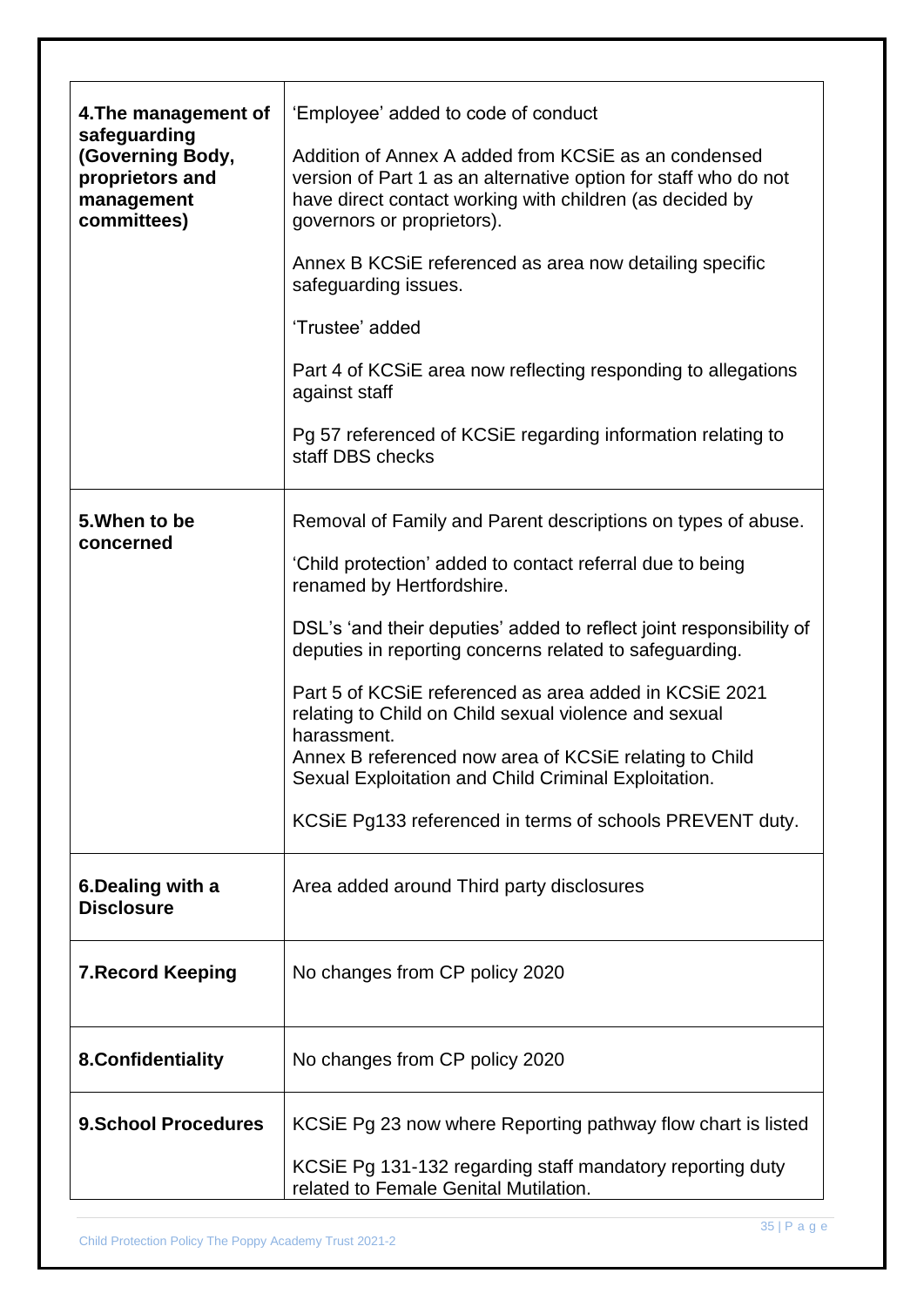| <b>10.Communication</b><br>with parents                                                                                                                                                                             | KCSIE Pg 26 regarding student emergency contact details<br>recommendations.<br>Weblink now added for Further guidance around information<br>sharing can be located within; Information sharing Advice for<br>practitioners providing safeguarding services to children,<br>young people, parents and carers (DfE, 2018) document. |
|---------------------------------------------------------------------------------------------------------------------------------------------------------------------------------------------------------------------|-----------------------------------------------------------------------------------------------------------------------------------------------------------------------------------------------------------------------------------------------------------------------------------------------------------------------------------|
| 11.Allegationsof<br>abuse made against<br>adults who work with<br>children and young<br>people.                                                                                                                     | Hertfordshire Safeguarding Children Partnership (HSCP)<br>Procedures Manual Section 5.1.5 Managing Allegations<br>Against Adults who work with Children and Young People,<br>referenced.<br>Link to HSCP escalation and complaints procedures included.                                                                           |
| Annex 1. Link to<br><b>KCSiE (DfE, 2021)</b><br><b>Part One</b><br>or Annex A:<br>Information for all<br>school and college<br>staff<br><b>Annex B: Further</b><br>information<br><b>Updates from KCSiE</b><br>2021 | <b>Addition of Annex A</b>                                                                                                                                                                                                                                                                                                        |
| <b>Annex 2. Declaration</b><br>for staff:<br><b>Child Protection</b><br><b>Policy and (KCSiE)</b><br><b>DfE 2021</b>                                                                                                | Changes made aligned to KSCIE 2021                                                                                                                                                                                                                                                                                                |
| <b>Annex 3. Actions</b><br>where there are<br>concerns about a<br>child                                                                                                                                             | Now appears on page 23 of KCSiE 2021                                                                                                                                                                                                                                                                                              |
| <b>Annex 4. Operation</b><br>Encompass-<br><b>Information sharing</b><br>from Police regarding<br><b>Domestic Abuse</b><br>notifications and                                                                        | Addition of Children Missing from Education guidance                                                                                                                                                                                                                                                                              |